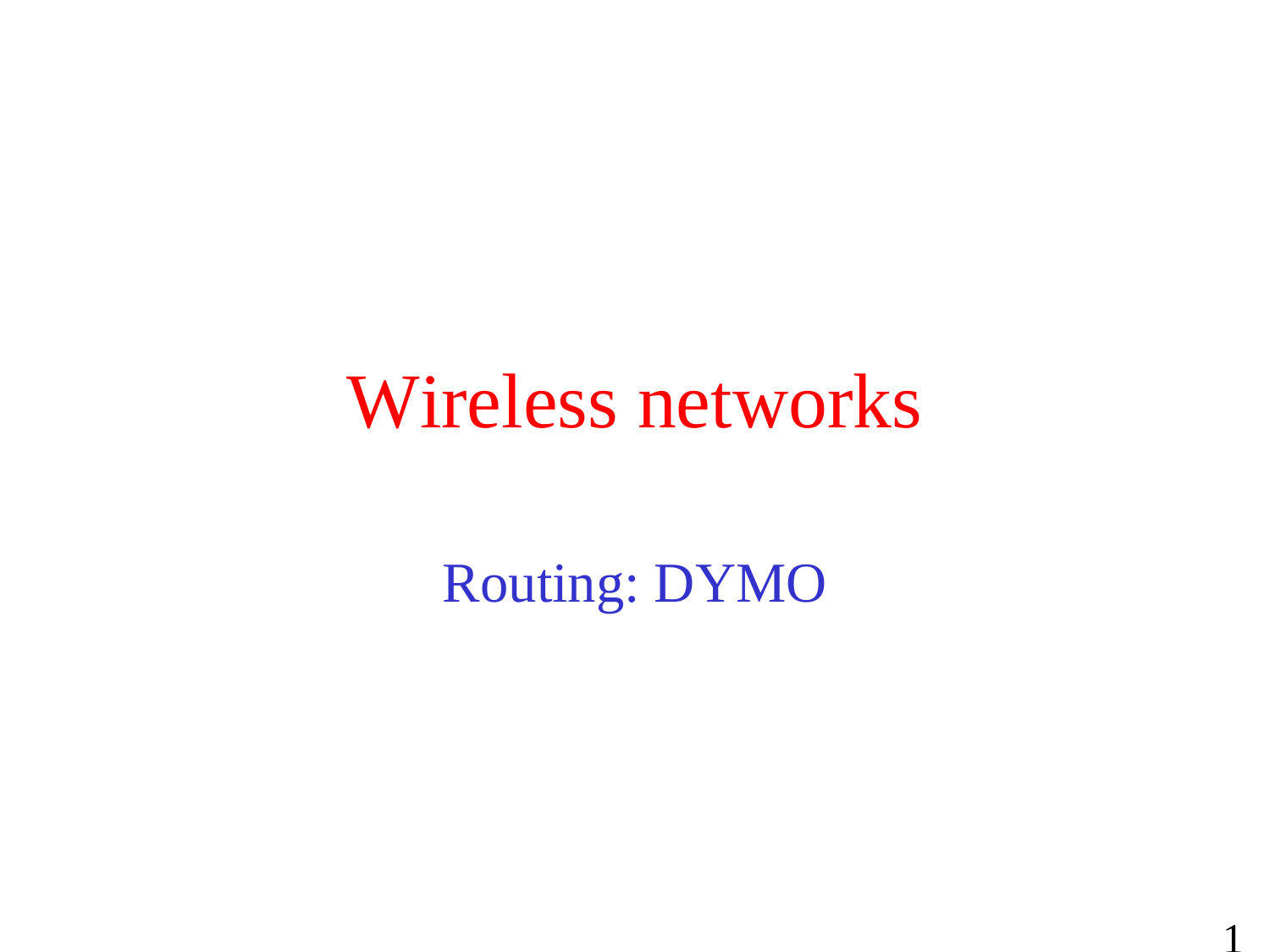## AODV-DSR: Comparison

- Many studies in the literature
- DSR
	- Allows multiple routes
	- Supports unidirectional links
	- Overheards and caches routing info
- AODV
	- Does not require long hop lists
	- Supports multicast
	- Hallo messages to check connectivity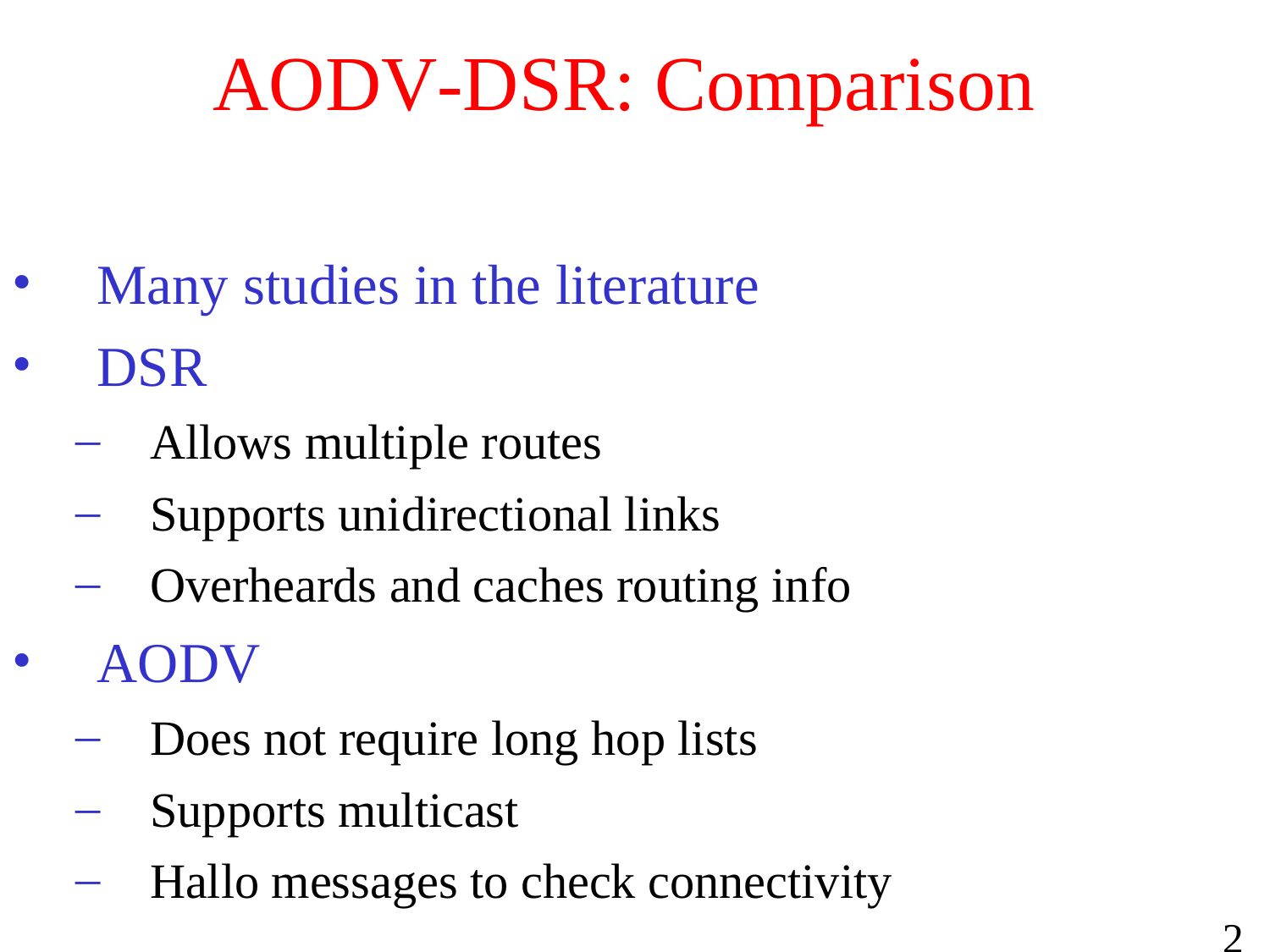# AODV-DSR: Comparison (2)

- With low traffic and low mobility
	- Both have an acceptable end-to-end delay, and small routing overhead (control packets)
- With high mobility, high traffic
	- AODV has an higher routing due to control packets:
		- routes become congested and need to be rediscovered
		- Hallo messages create collisions and interfere with slow start protocols (eg TCP)
	- DSR pays for multiple routes
		- With high mobility it is difficult to make sensible choices
		- Promiscuous overheard, aggressive caching and quick reaction to changes can make routes unstable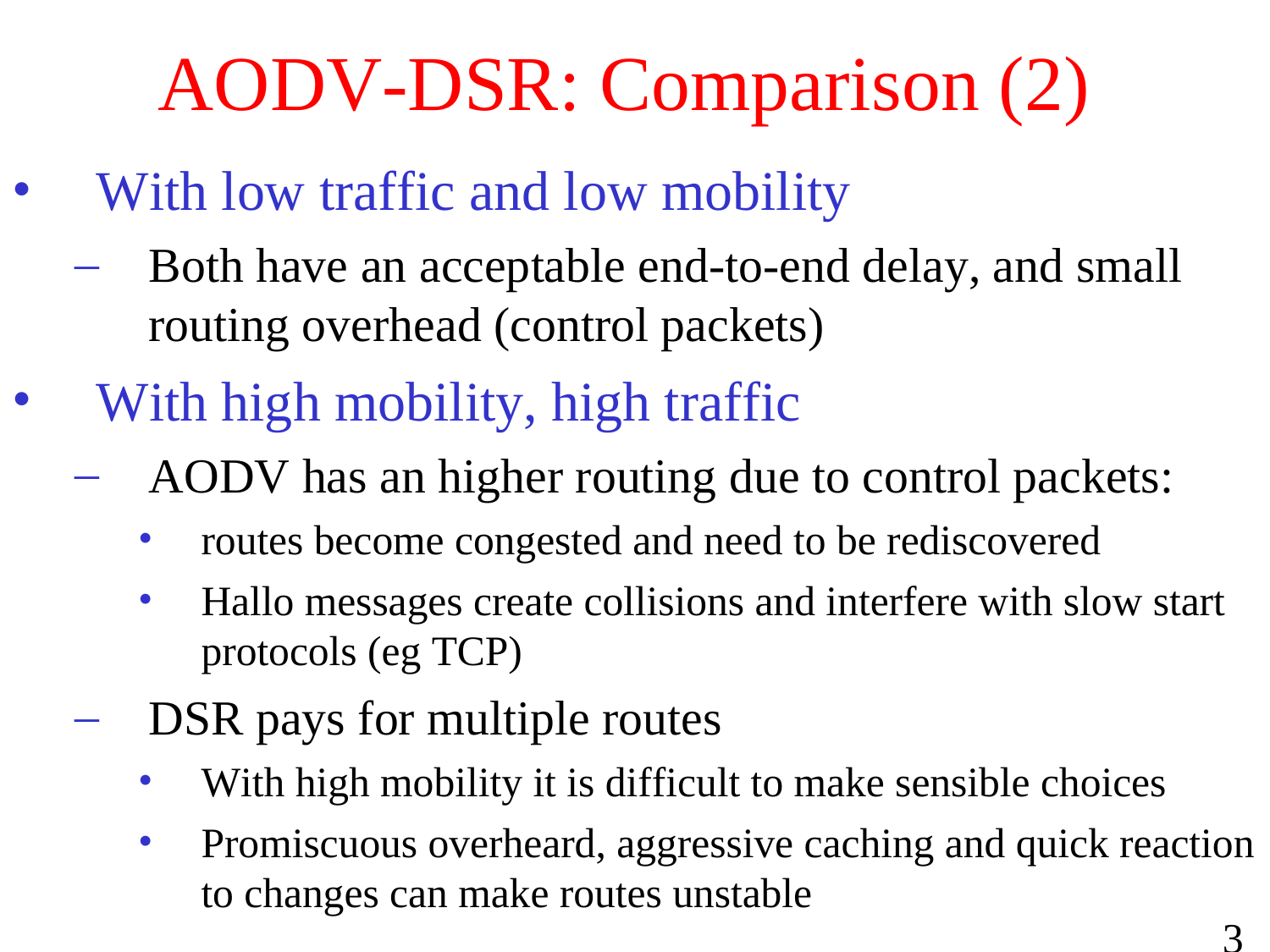# AODV-DSR: Comparison (bib)

- Johnson et al
	- Broch, Maltz, Johnson, Hu, Jetcheva. *A Performance Comparison of Multi-Hop Wireless Ad Hoc Routing Protocols.* Mobile computing and Networking 1998
- Nordstrom et al
	- Nordstrom, Gunningberg, Rohner, Wibling*. Evaluating Wireless Multi-Hop Networks Using a combination of Simulation, emulation amd Real World Experiments*. ACM MobiEval 2007 pp 29--34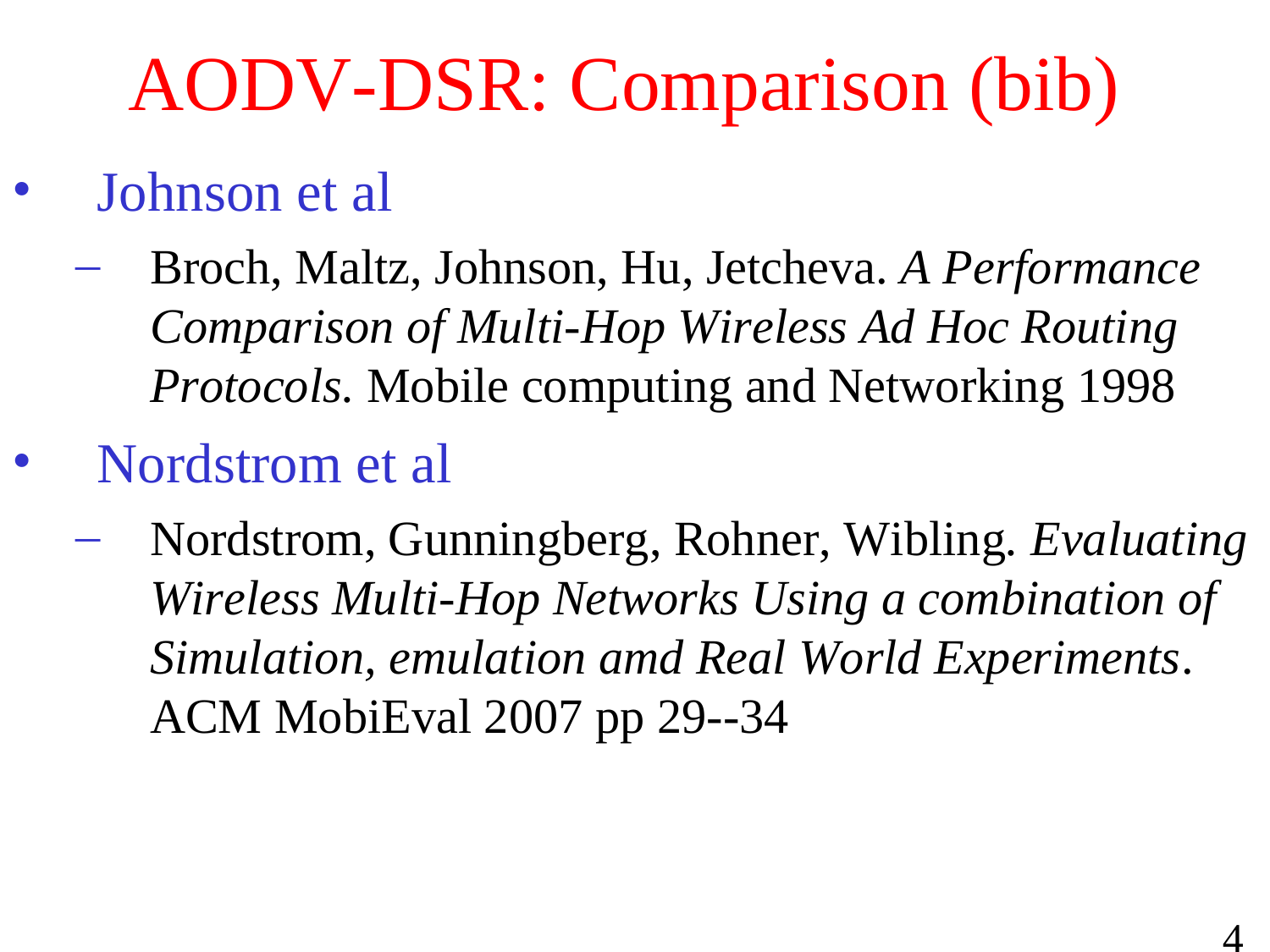## Dynamic MANET On Demand Routing (DYMO)

- Draft RFC Feb 2011 IETF-MANET working group
- Proposed by Perkins & Chackeres
- Merges features of DSR and AODV
- Goals:
	- Simplify AODV
	- Use more information (accumulates routes as DSR)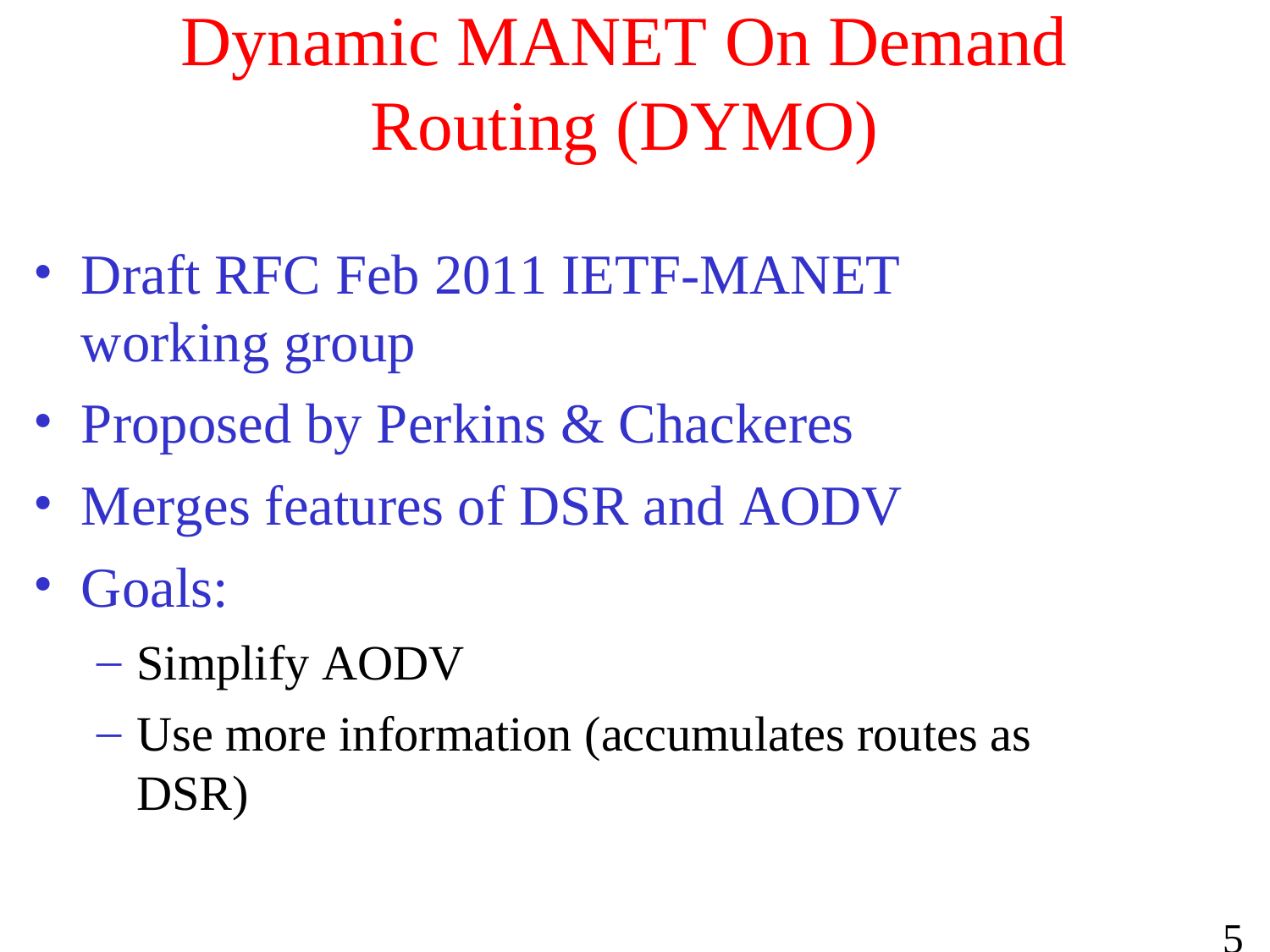## DYMO: assumptions

- Same as AODV
- Cooperative nodes:
	- All nodes want to participate fully in the network protocol and *will forward packets for other nodes*
- Bidirectional symmetric links
	- A node which has received a packet from a neighbor is able to route it back to the sender using the same link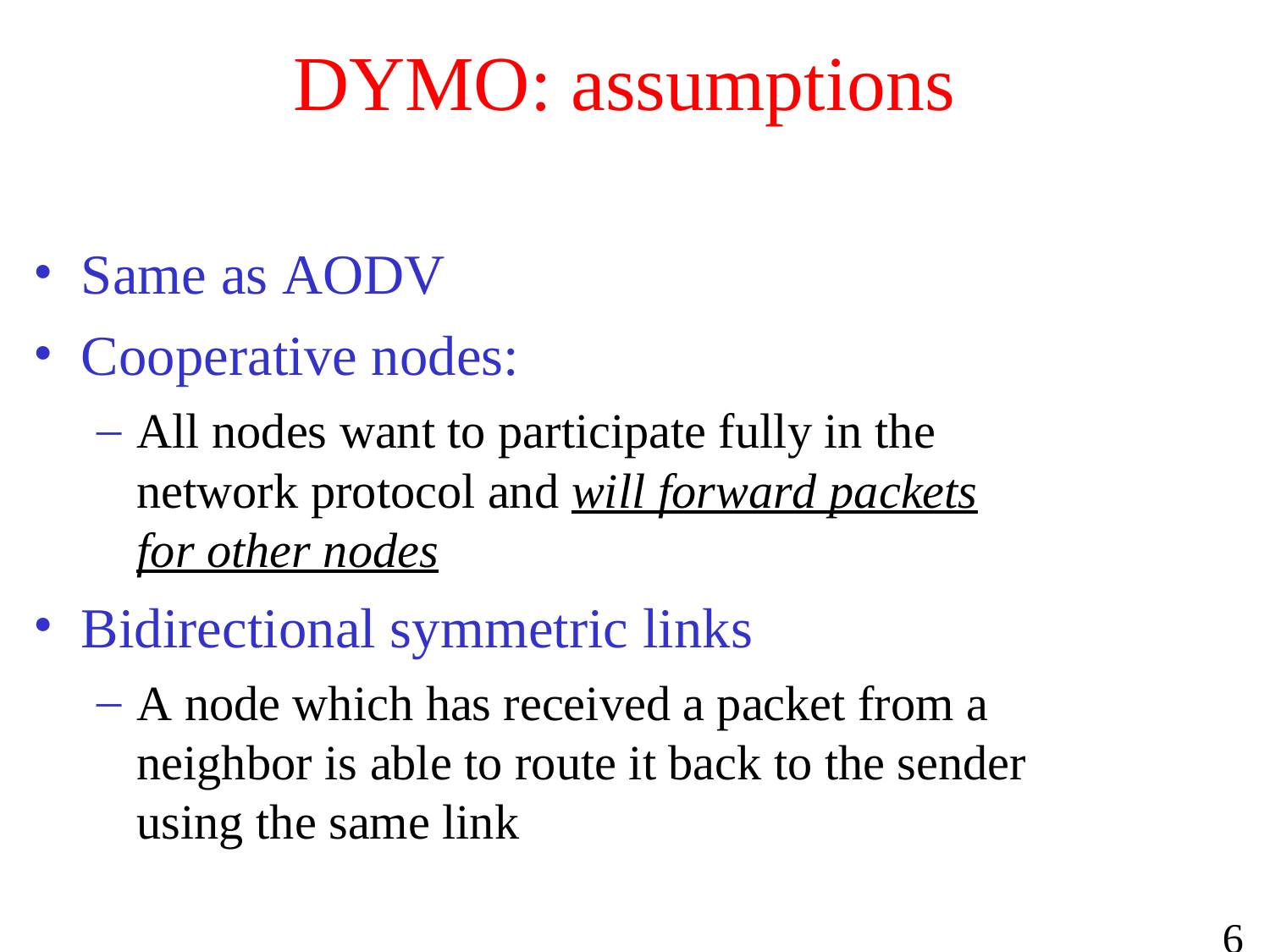## DYMO: assumptions (2)

- Corrupted packets
	- A corrupted packet can be recognized and discarded by its destination
- Mobile nodes
	- Nodes in the network may move at any time without notice.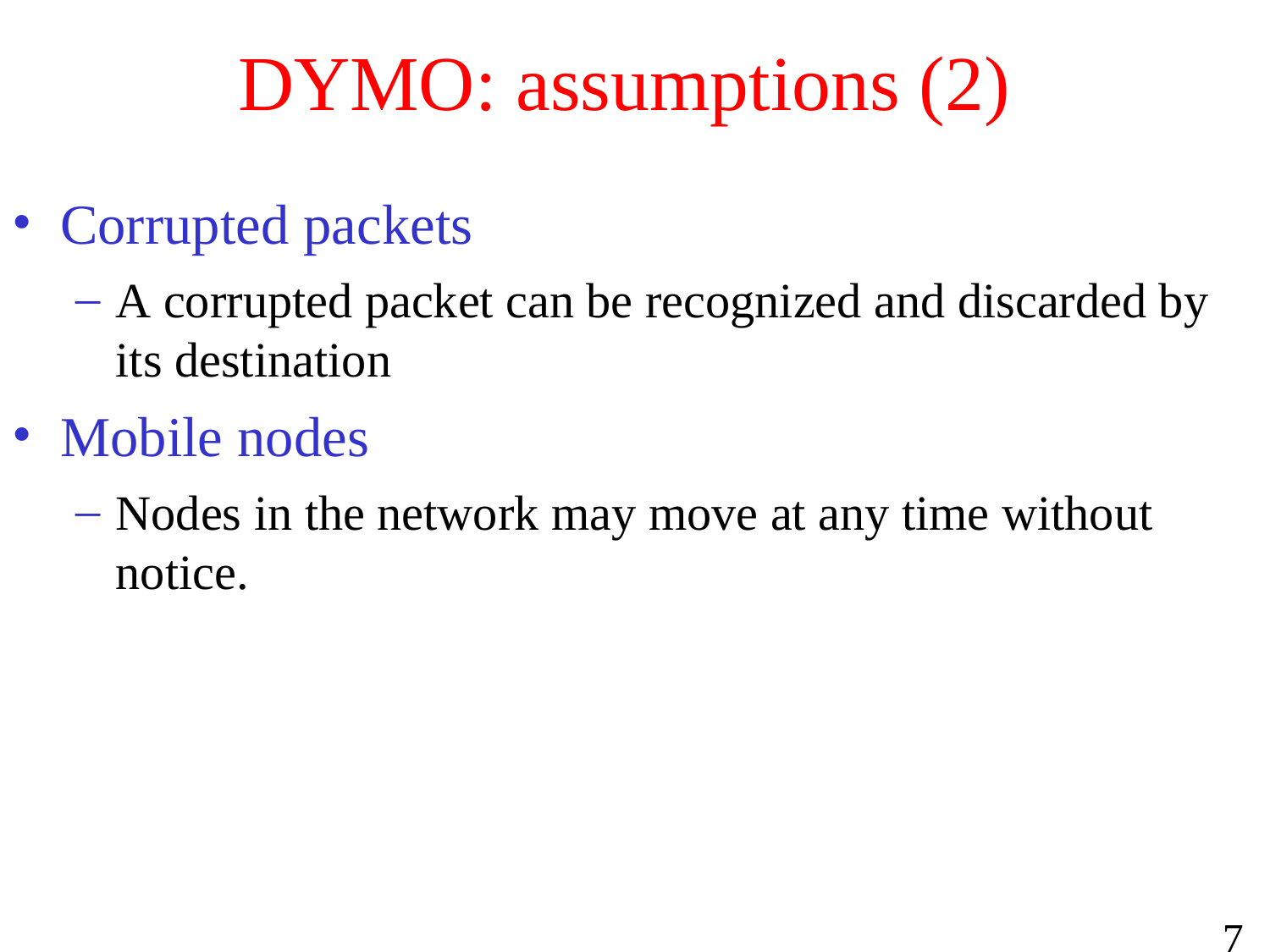## DYMO

- Similar to AODV
	- Route Discovery and Route Maintainance work in similar way
	- Uses same sequence numbers to prevent loops
	- Do NOT use Hallo packets
- Takes some ideas from DSR
	- RREQ and RREP messages carry information on all intermediate nodes
	- They are used to create Routing Table entries for all intermediate nodes (not only for Source and Destination as in AODV)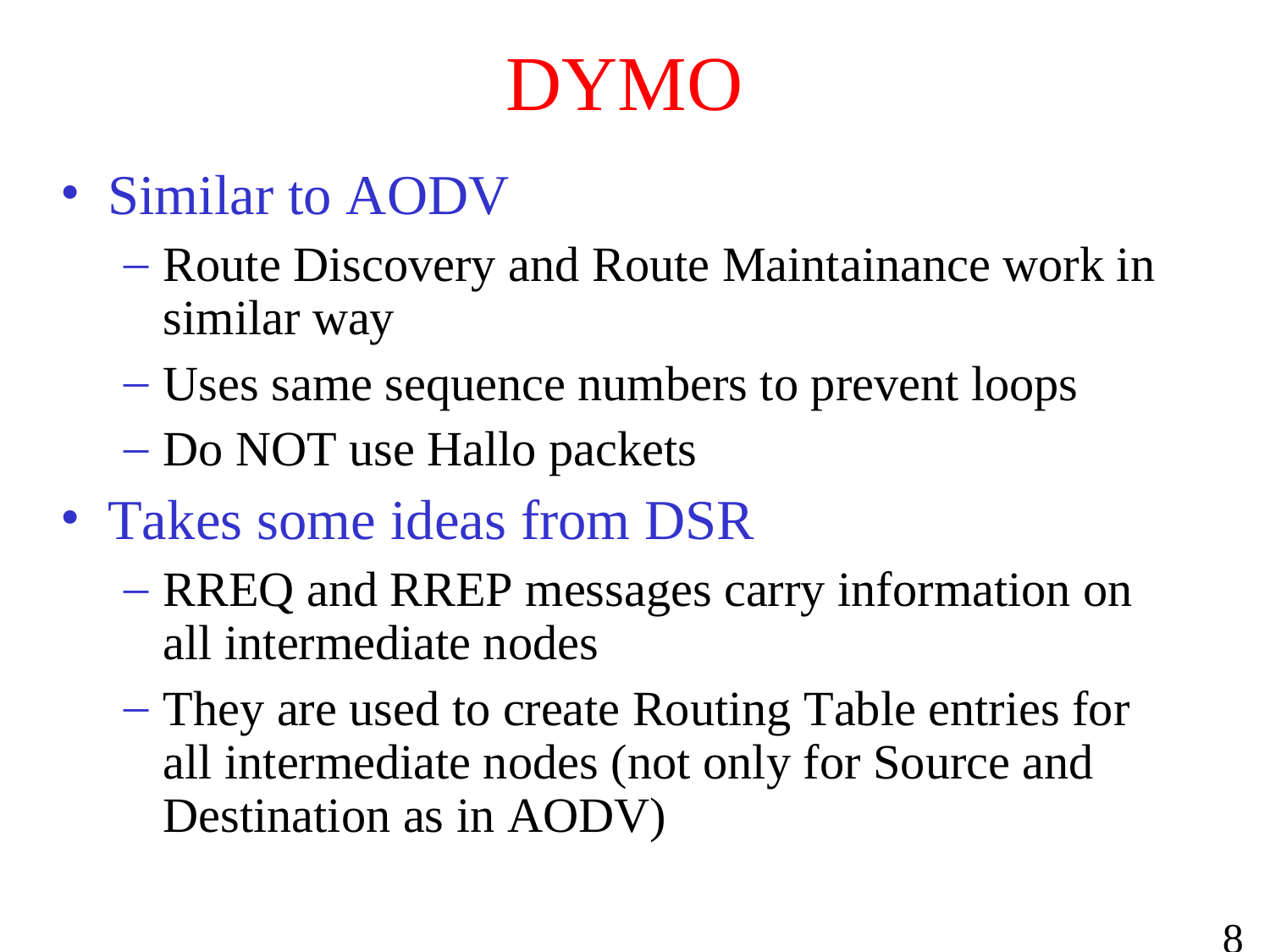## DYMO: RREQ RREP

- include informations about traversed nodes
	- Each node: (1) appends itself to the route
	- and (2) updates its RT with the route collected so far creating/updating entries for all intermediate nodes

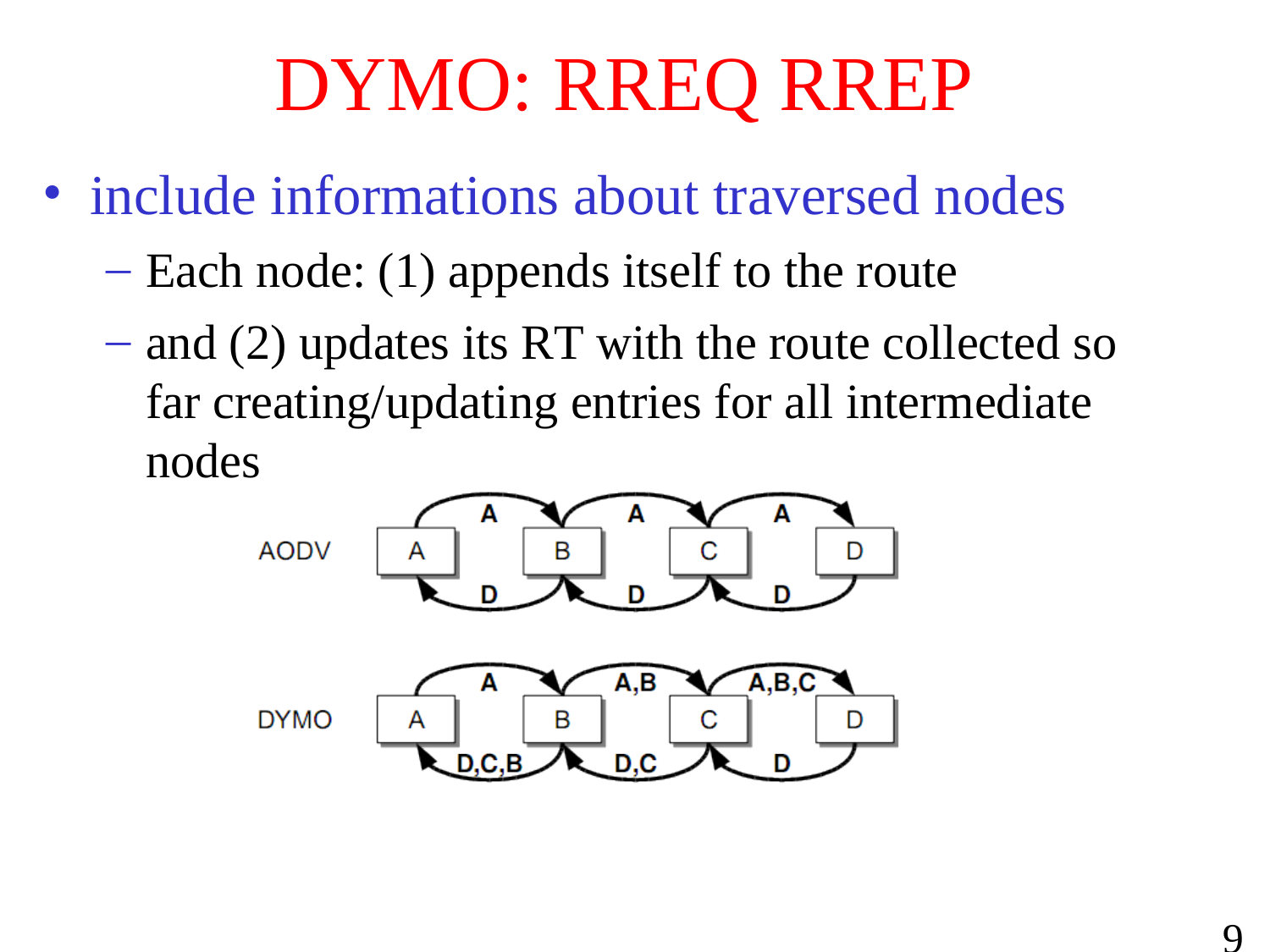## DYMO: Routing Table

- An entry in RT includes
	- Destination address and sequence number: IP address and sequence number of the destination associated with this entry
	- Prefix: Indicates that the associated address is a network address, rathen than a network address
	- Next-hop address and interface: IP address of next hop in route and interface used to send packets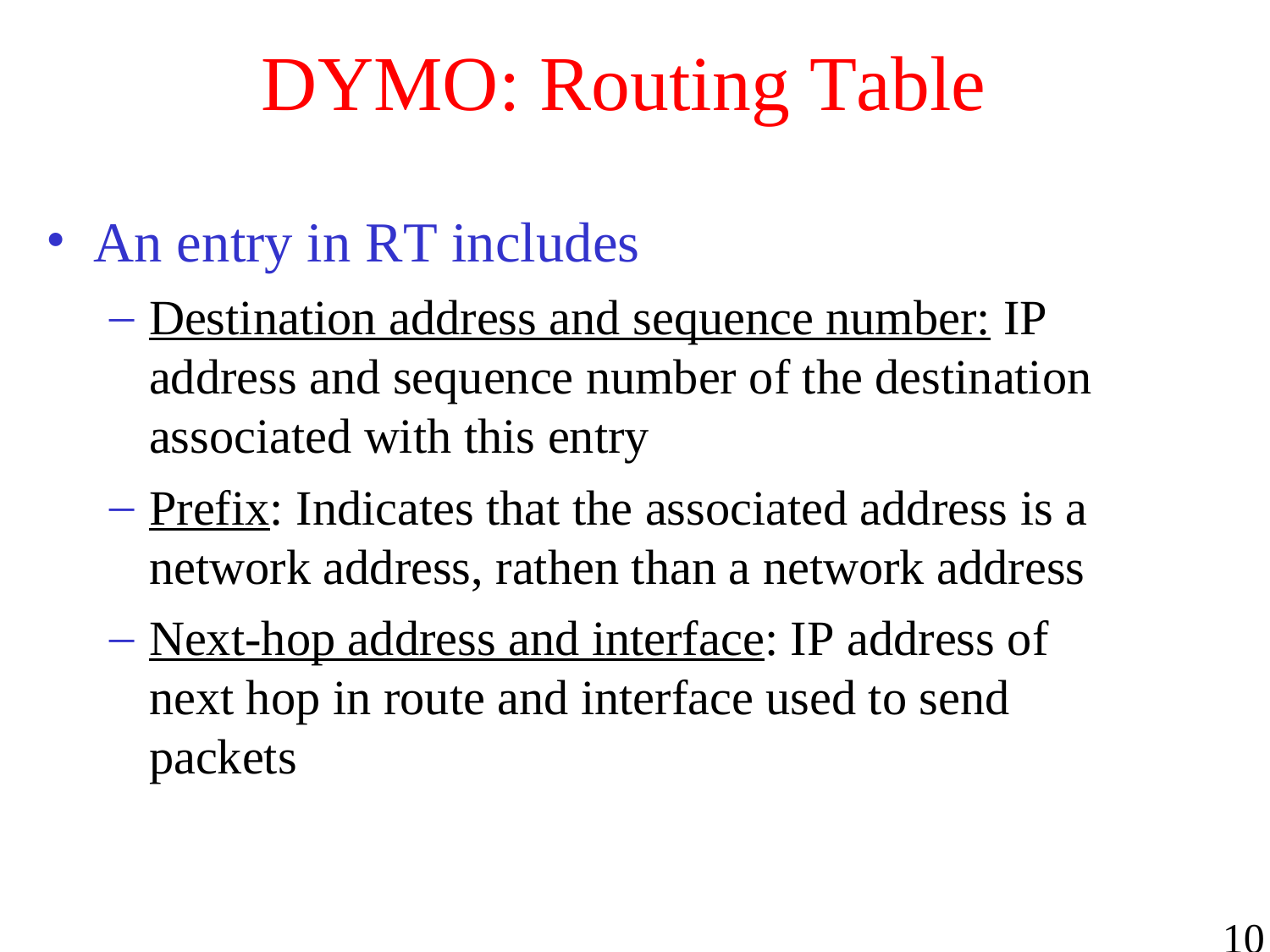## DYMO: Routing Table (2)

- An entry in RT includes (contd.)
	- Route forwarding: set to TRUE if the route can be used for forwarding messages
	- Route broken : set to TRUE if the next-hop becomes ureacheable or in respose to an RERR packet
	- $-$  Route Dist : number of hops to the destination along this route (optional field)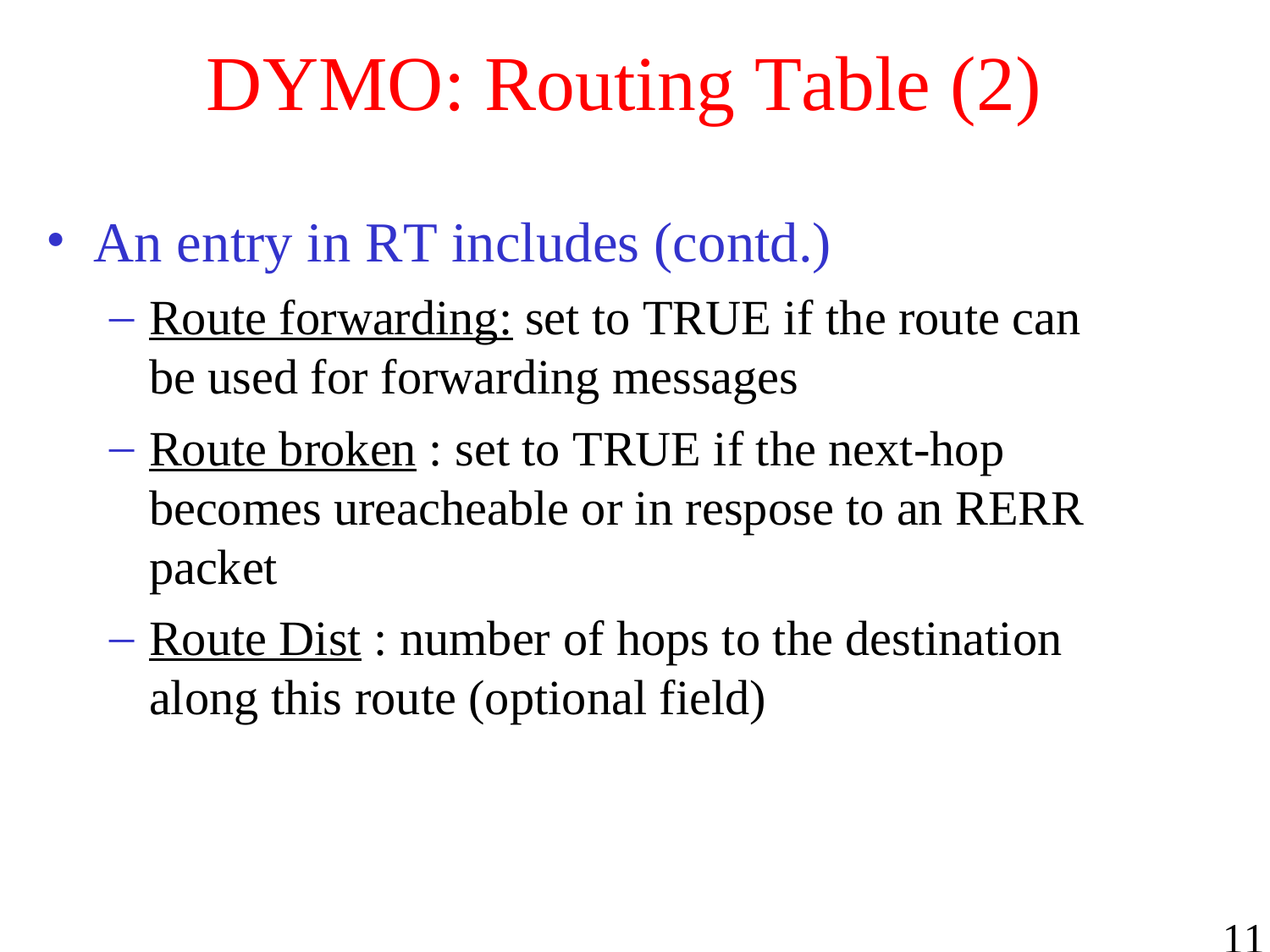## DYMO: RT timers

- Every RT entry can have a number of timers
	- ROUTE\_AGE\_MIN: minimum time a RT entry should be kept
	- ROUTE\_SEQNUM\_AGE\_MAX: time after which sequence number in the RT entry should be discarded (to avoid too old info)
	- ROUTE\_USED: every time a route is used this timer is set to ROUTE\_USED\_TIMEOUT
	- ROUTE\_DELETE: this is set to ROUTE\_DELETE\_TIMEOUT for a broken route, after it expires the route entry is removed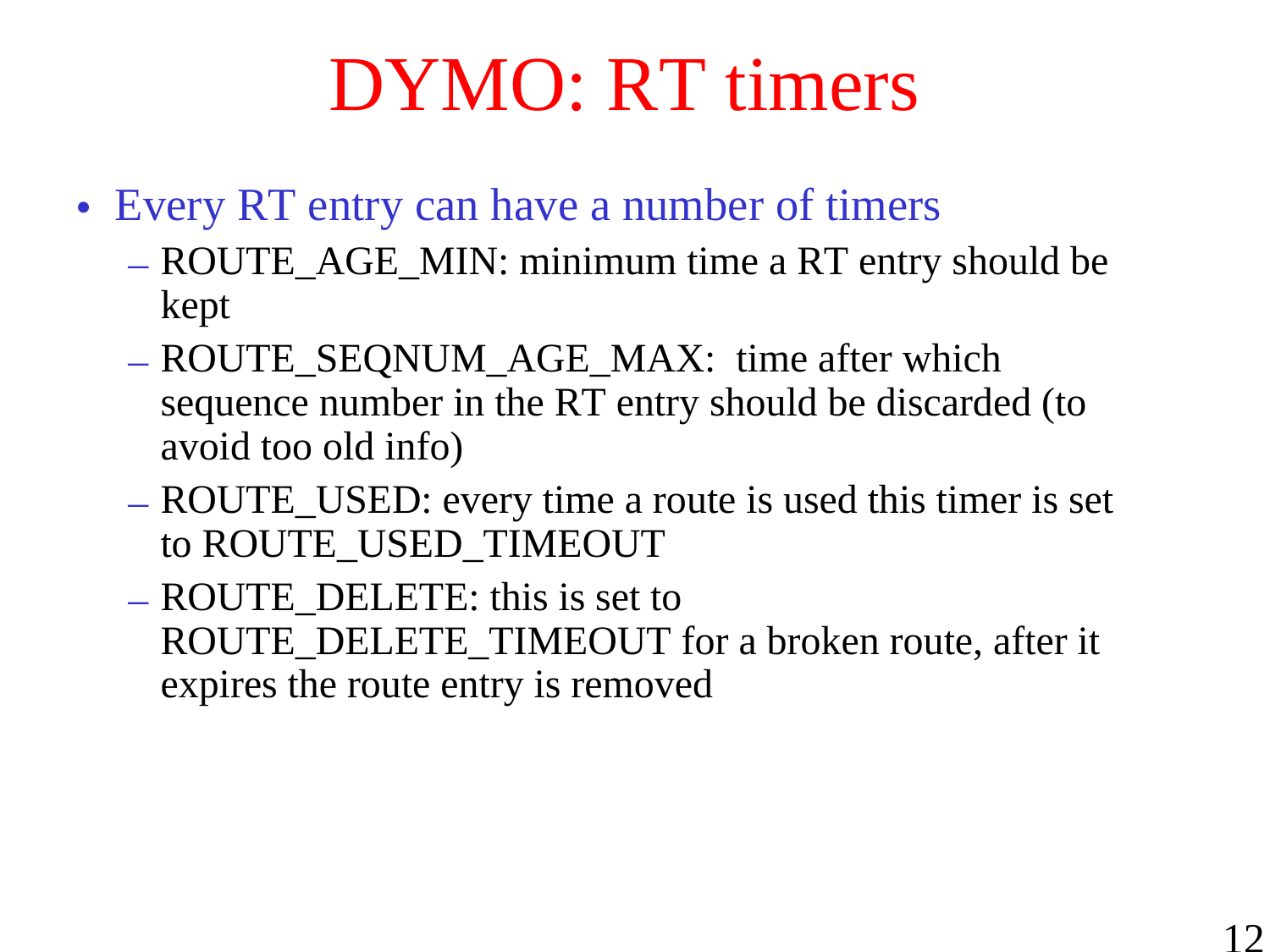## DYMO: Sequence numbers

- Used as in AODV
- Incremented when :
	- A source node generates a new RREQ
	- A destination node answers to an RREQ with a RREP
	- An intermediate node adds its information in an routing packet
- Complex interactions with timers and Route.dist and Route.broken to avoid loops in routing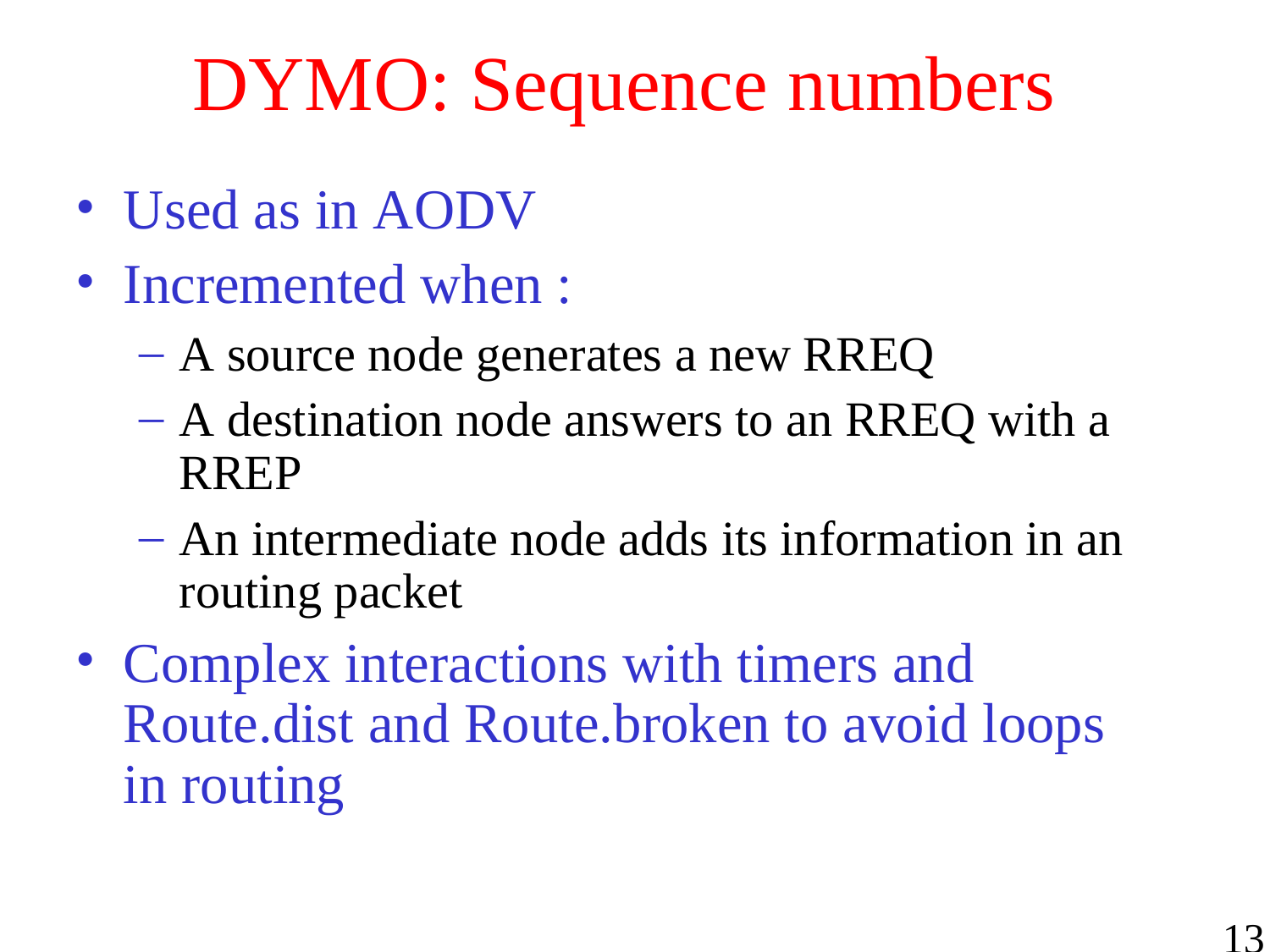# DYMO: Sequence numbers (2)

- When a node is rebooted it must not set its sequence number to 0
	- This could produce loops due to old RT entry with positive sequence numbers
- Thus sequence numbers should be kept in persistent memory (if possible)
	- If a sequence number is lost node should wait for ROUTE\_DELETE\_TIMEOUT before fully participating to DYMO. In this period the node can only handle control messages but it cannot forward packets (it generates only RERR packets)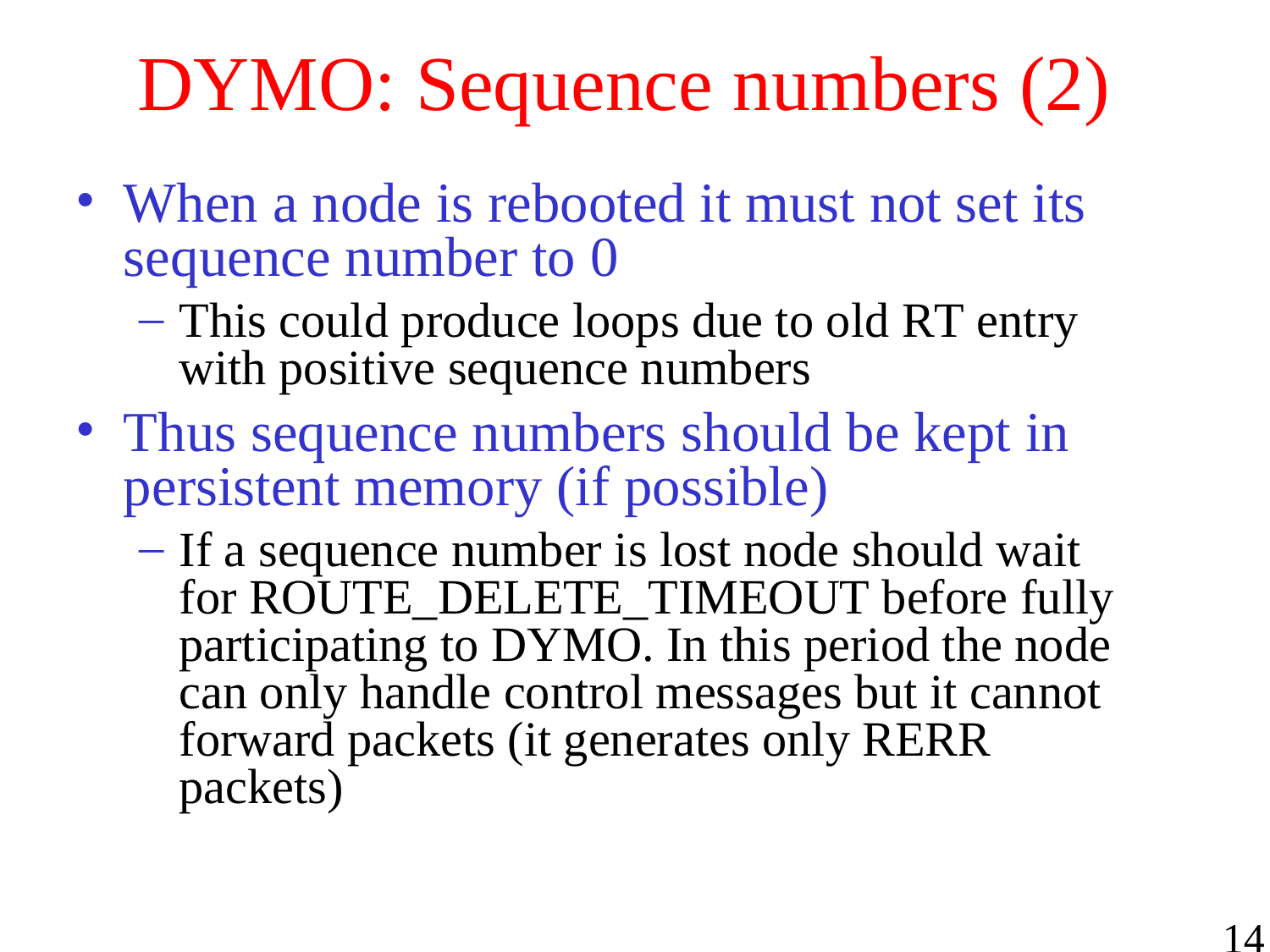## AODV: RREQ Example



Table entry = <Dest, Next, Metric, Seq>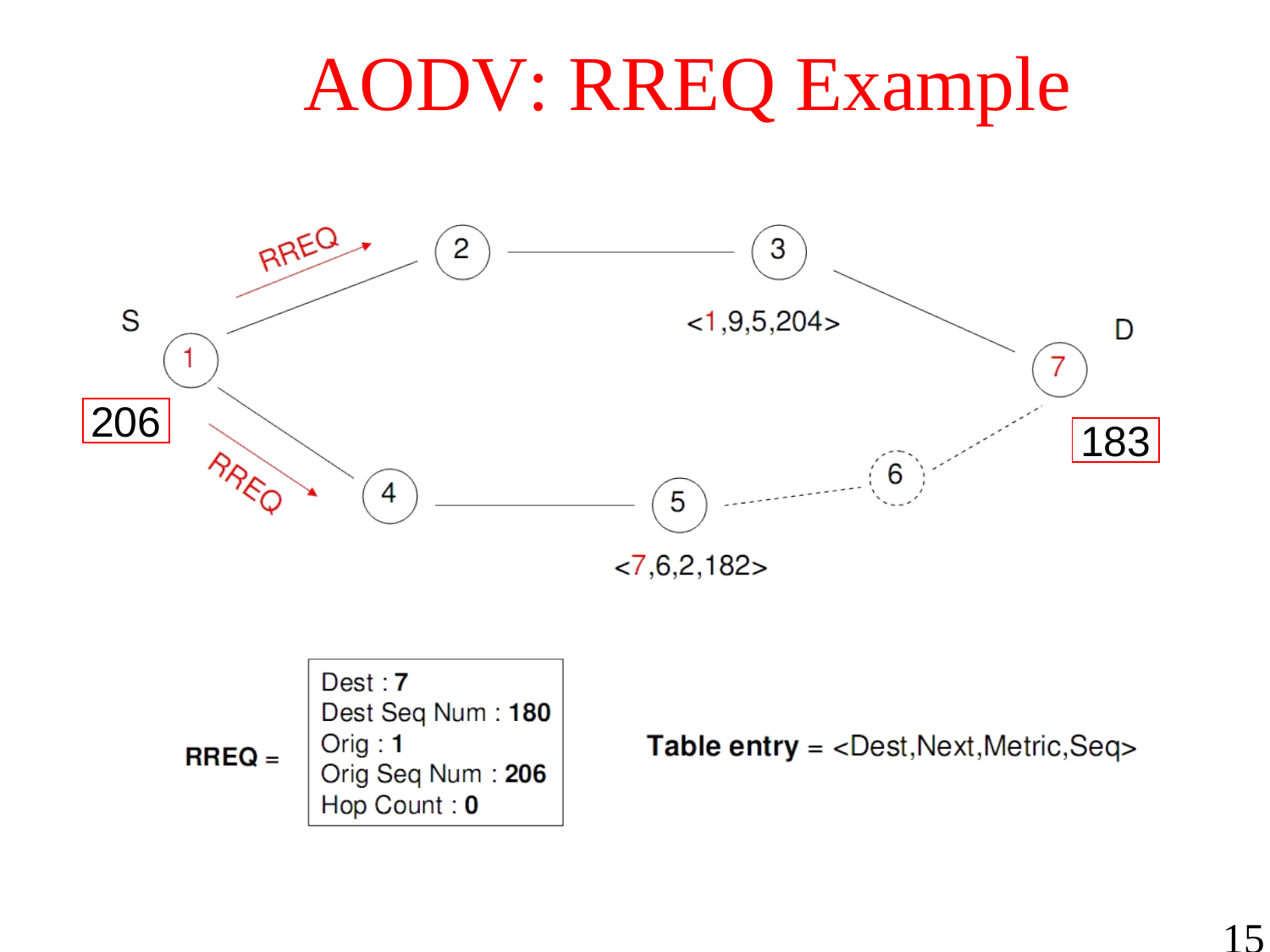## AODV: RREQ Example (2)



 $RREQ =$ 

 $Orig: 1$ 

Orig Seq Num: 206

Hop Count: 1

**Table entry = <Dest, Next, Metric, Seq>**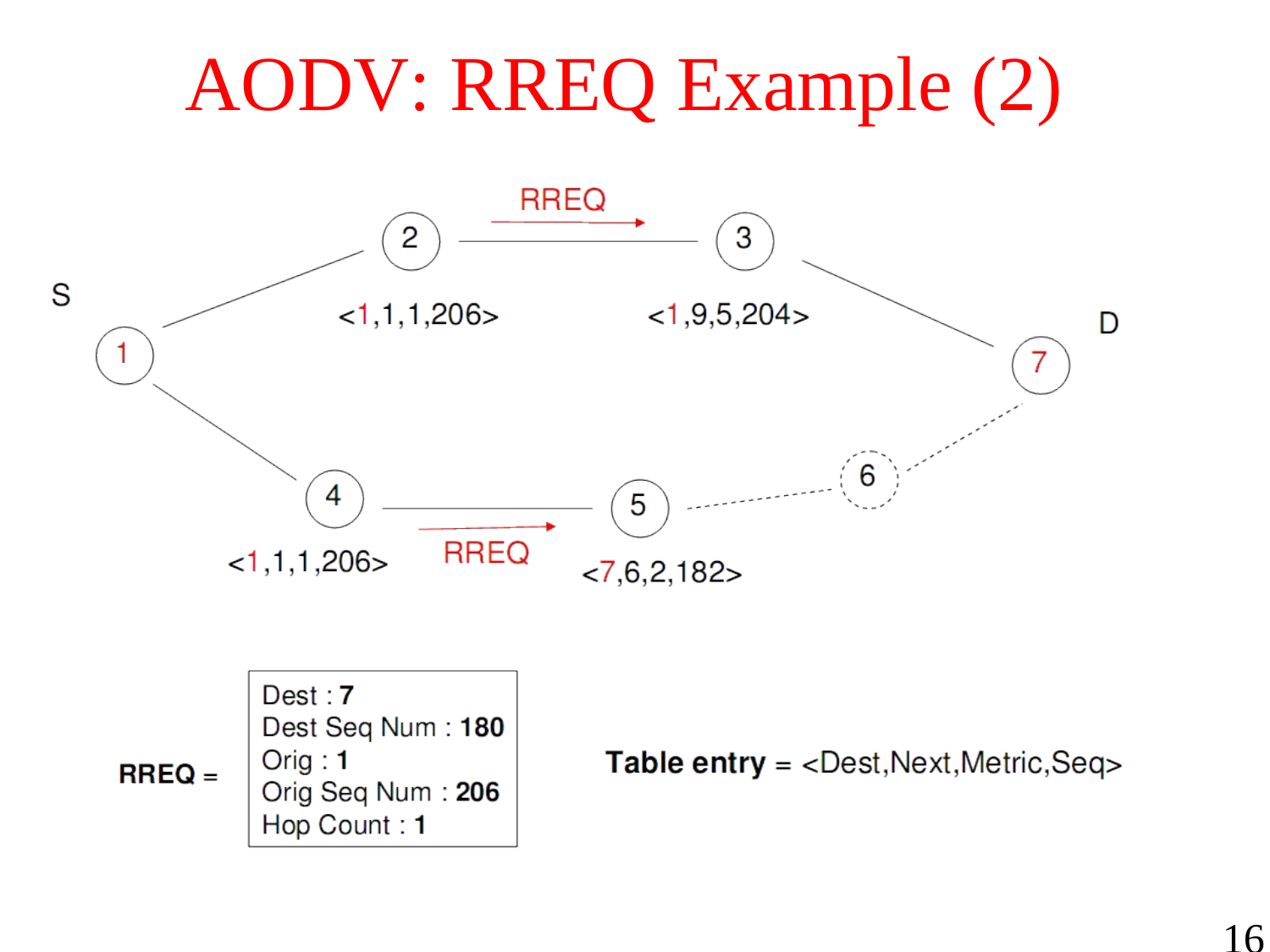## AODV: RREQ Example (3)

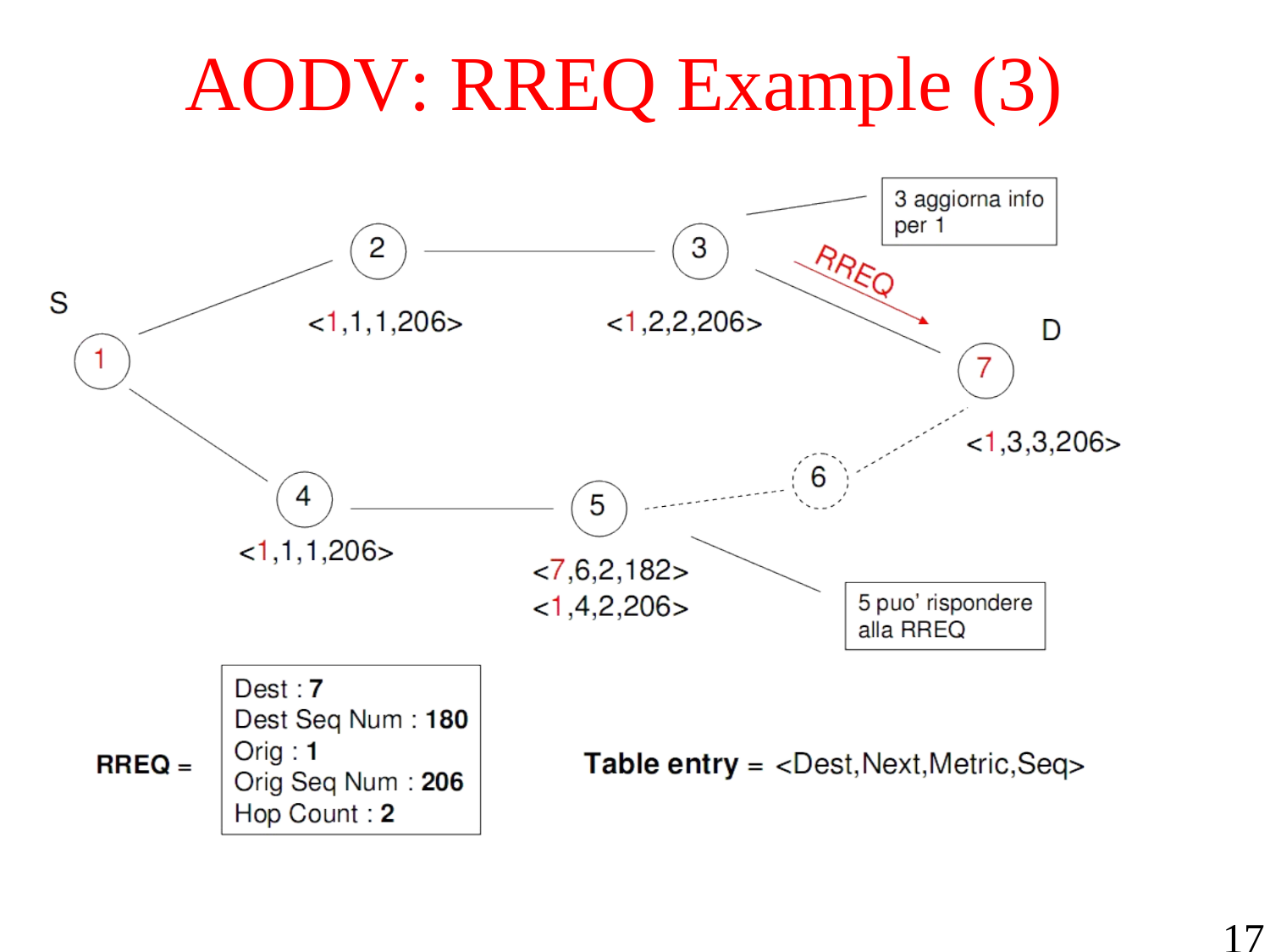## AODV: RREQ Example (4)

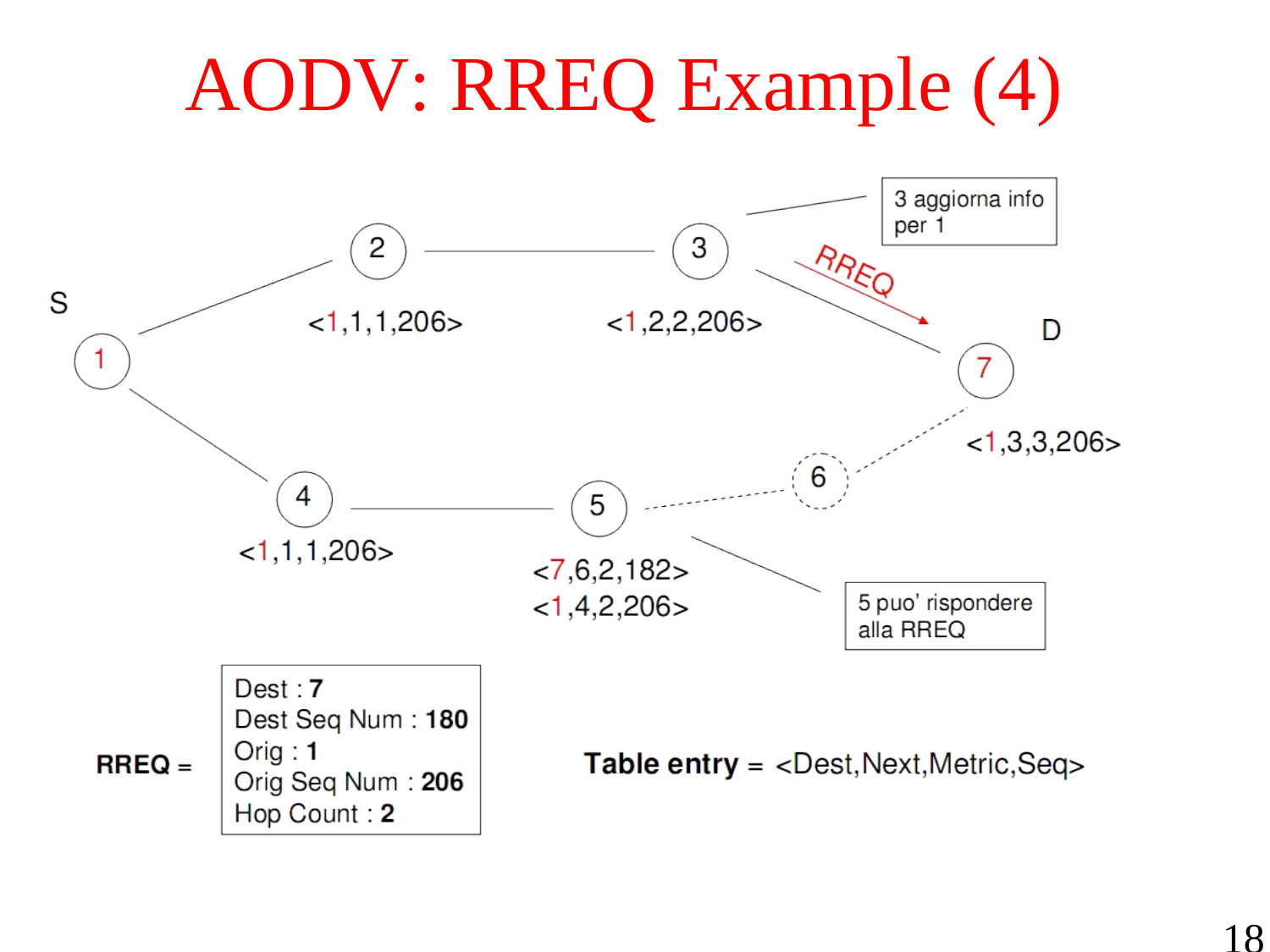#### AODV: RREP Example

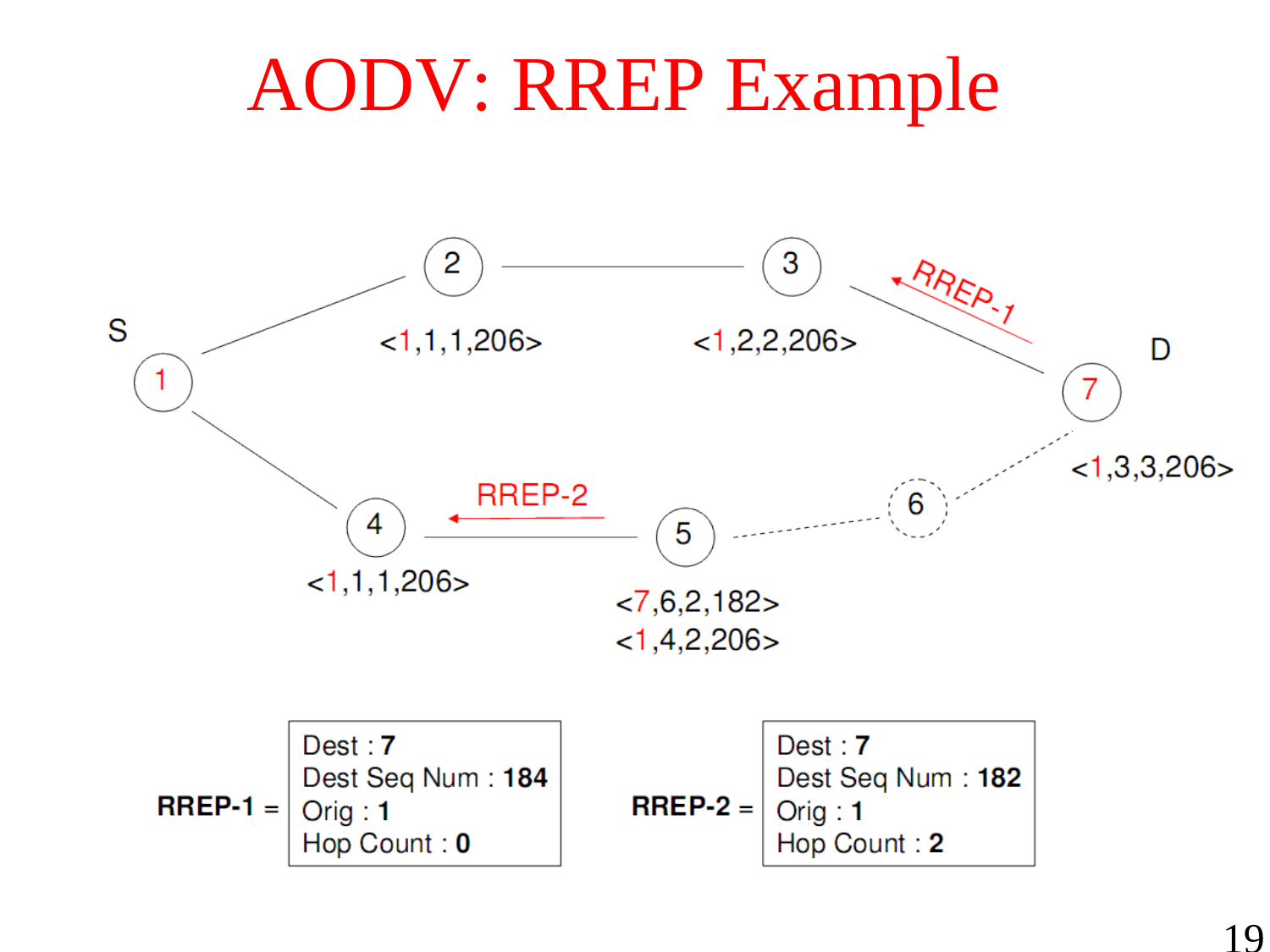#### AODV: RREP Example (2)RREP-1 2 3 S  $<1,1,1,206>$  $<1,2,2,206>$ D  $27,7,1,184$ **RREP ?**  $<1,3,3,206>$  $< 7,4,4,182>$ 6 4 5  $<1,1,1,206>$  $< 7, 6, 2, 182 >$  $< 7, 5, 3, 182 >$  $<1,4,2,206>$  $Dest:7$  $Dest:7$ Dest Seq Num: 182 Dest Seq Num: 184  $RREP-2 =$  $RREP-1 =$  $Orig: 1$  $O$ rig: 1 Hop Count: 3 Hop Count: 1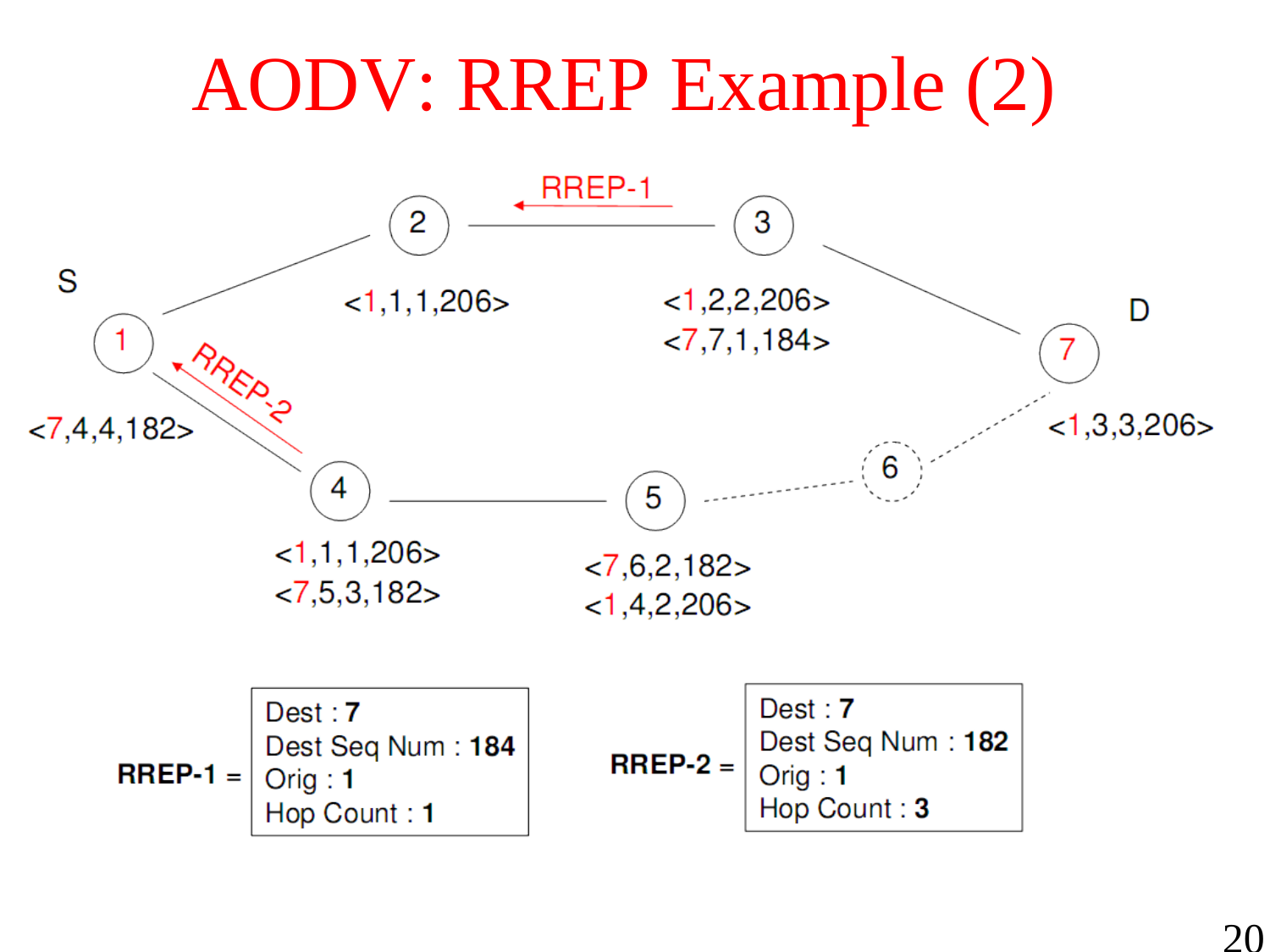#### AODV: RREP Example (3)RREP-1 2 3 S  $<1,2,2,206>$  $<1,1,1,206>$ D  $< 7,3,2,184$  $< 7, 7, 1, 184 >$ 1 7  $<1,3,3,206$  $< 7,2,3,184$ 6 4 5  $<1,1,1,206>$  $< 7, 6, 2, 182 >$  $< 7, 5, 3, 182 >$  $<1,4,2,206>$ Dest: 7 Dest Seq Num: 184

 $RREP-1 =$  $Orig:1$ Hop Count: 2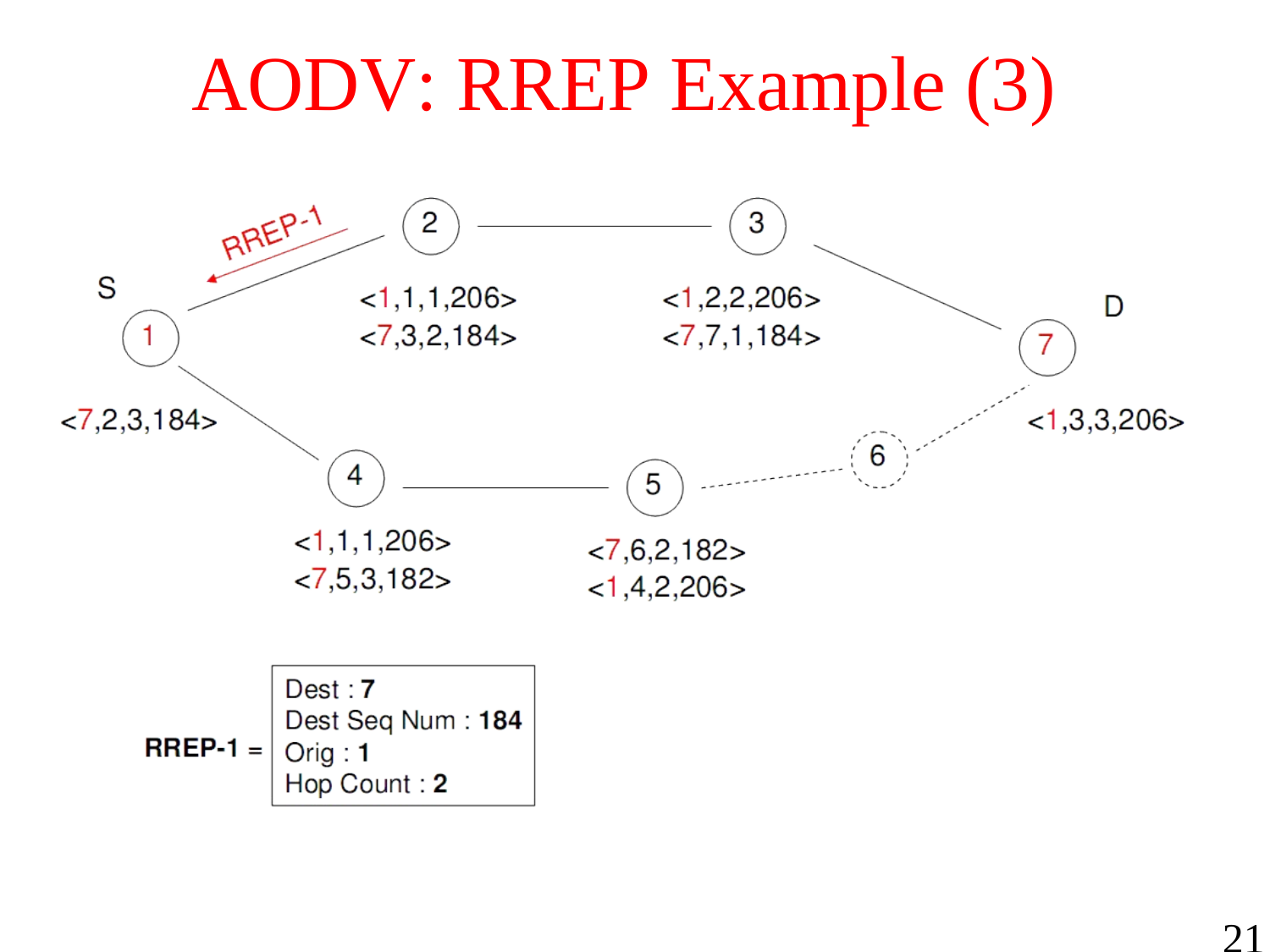## DYMO: RREQ Example





**Table entry** =  $<$  Dest, Next, Metric, Seq>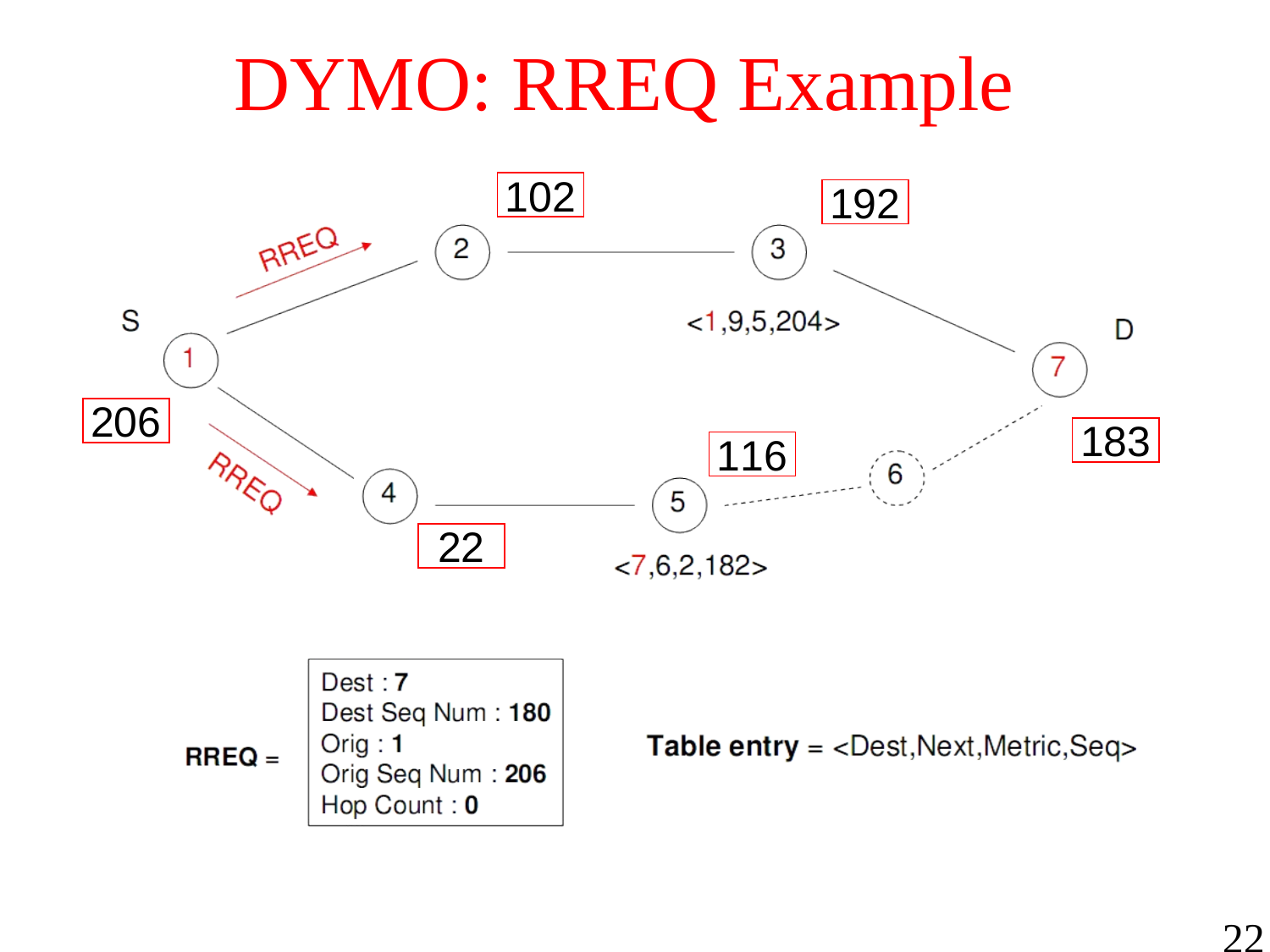#### DYMO: RREQ Example (2)

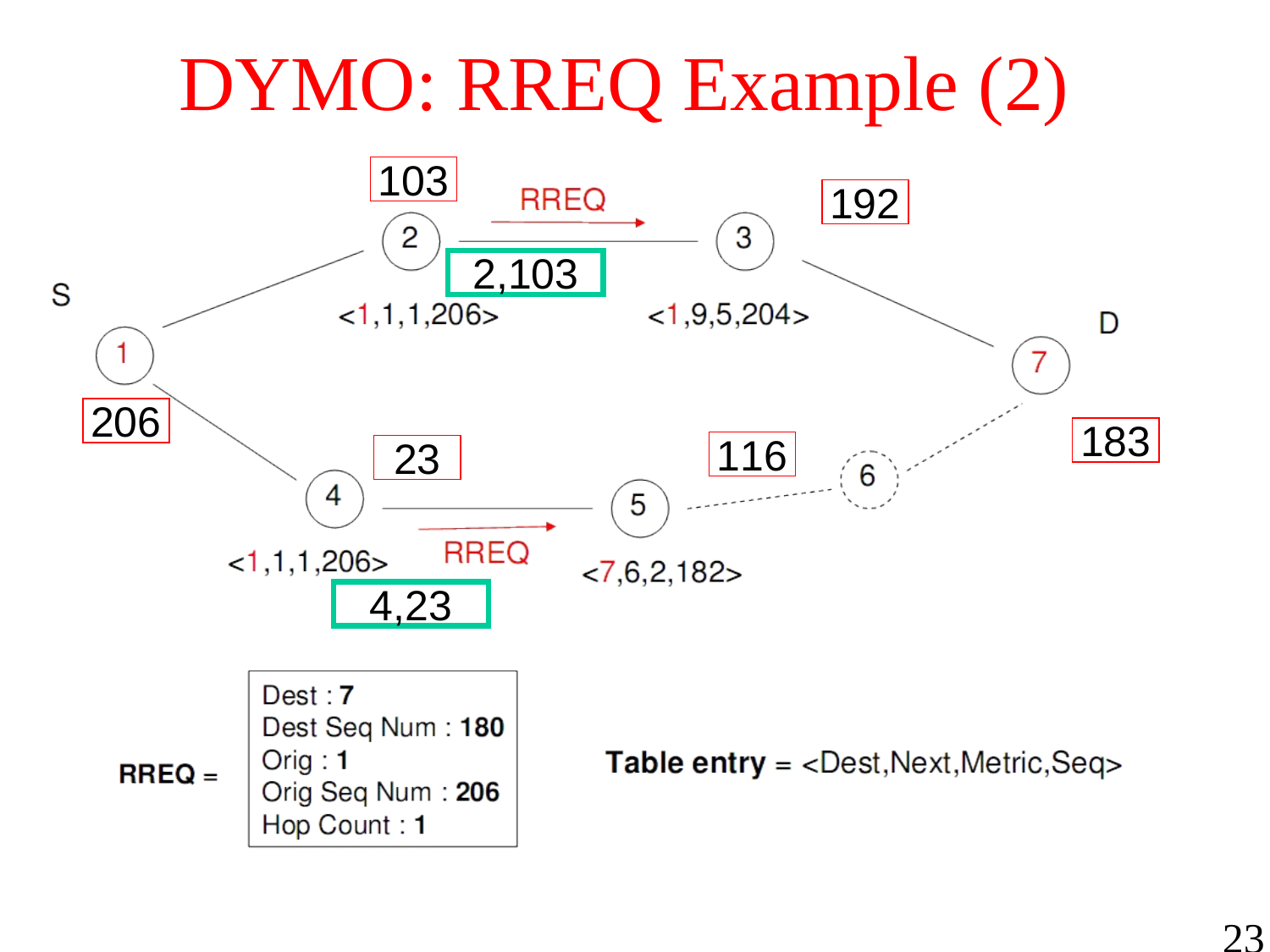#### DYMO: RREQ Example (3)

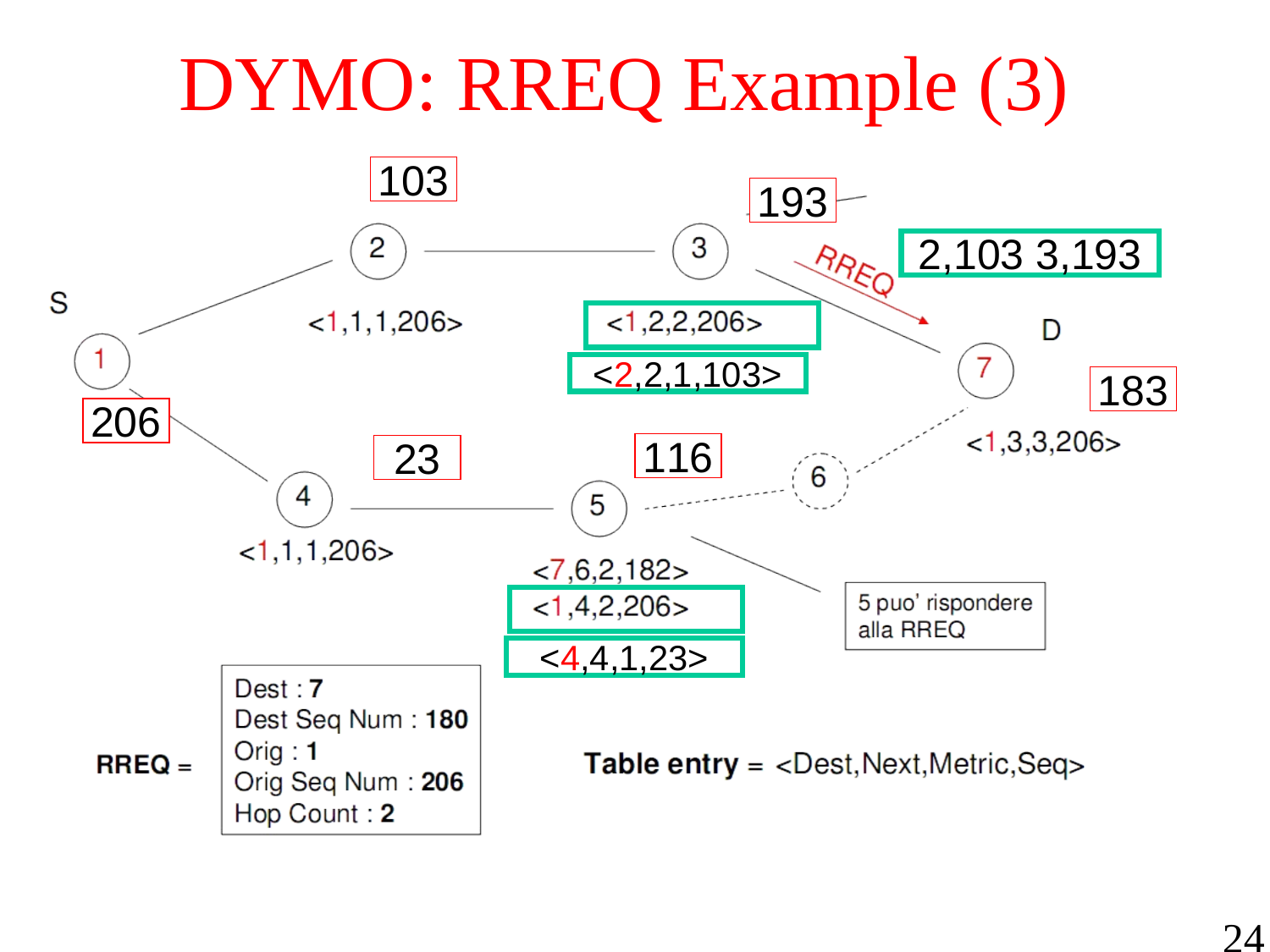#### DYMO: RREQ Example (4)

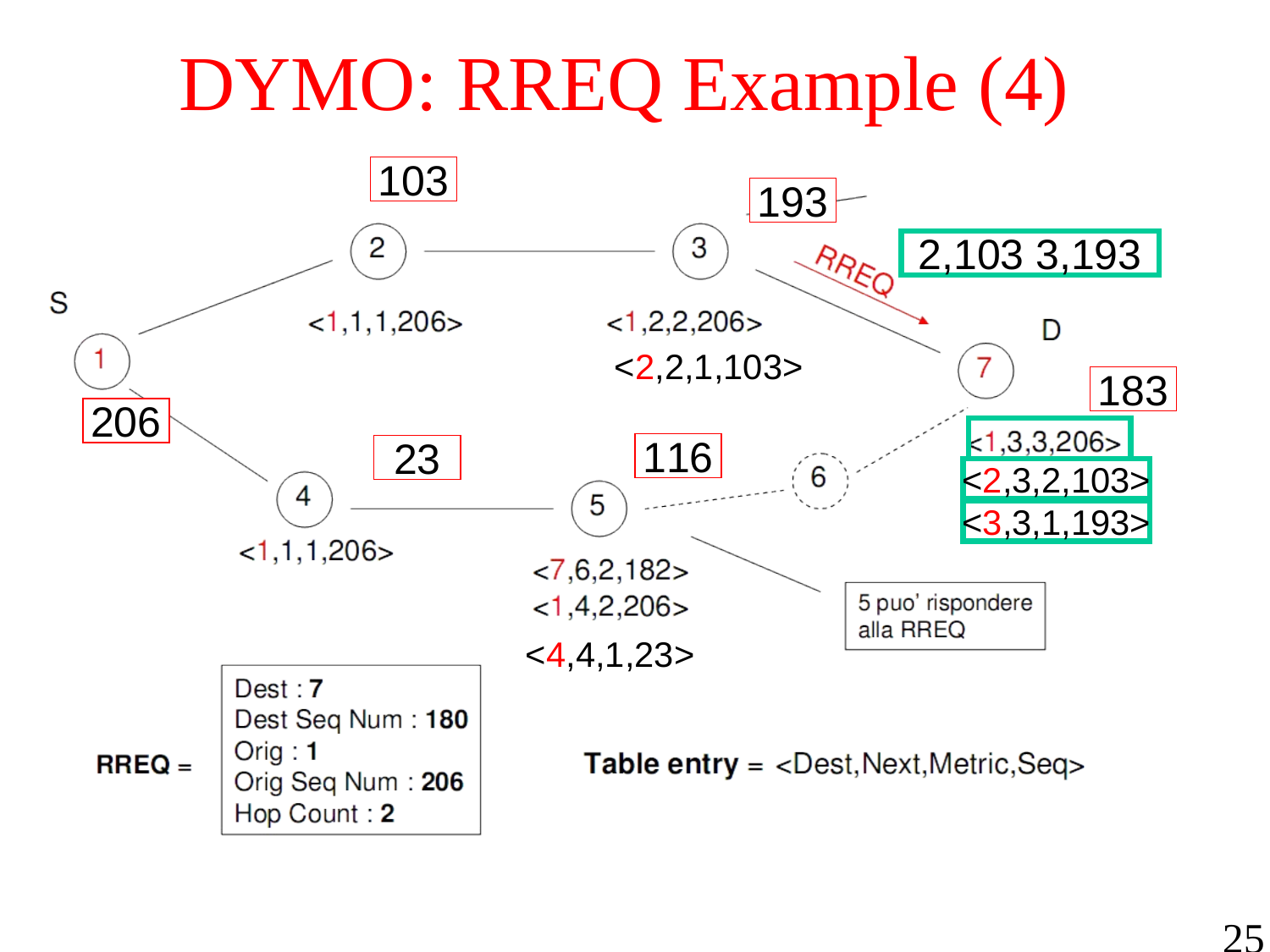#### DYMO: RREP Example

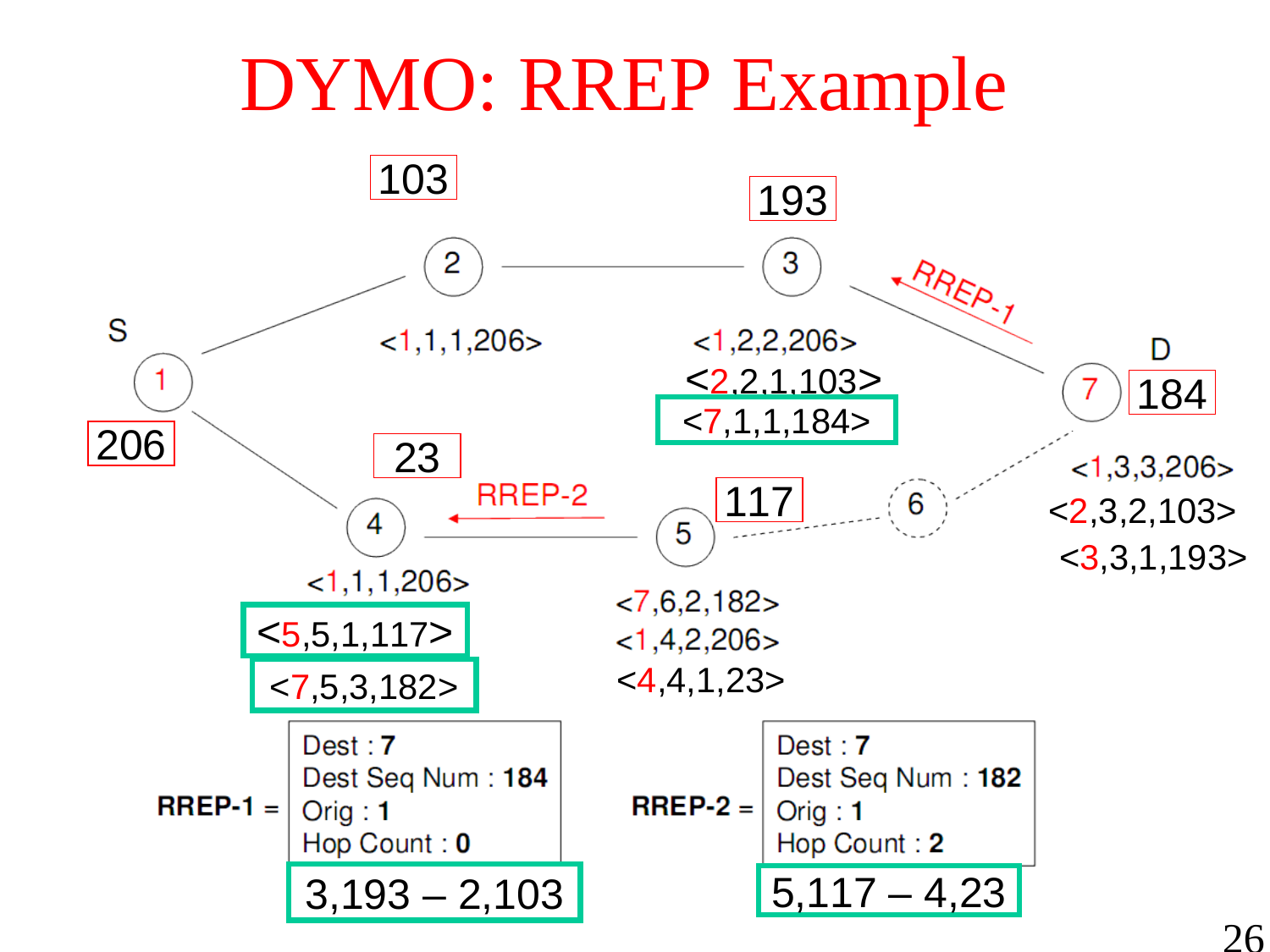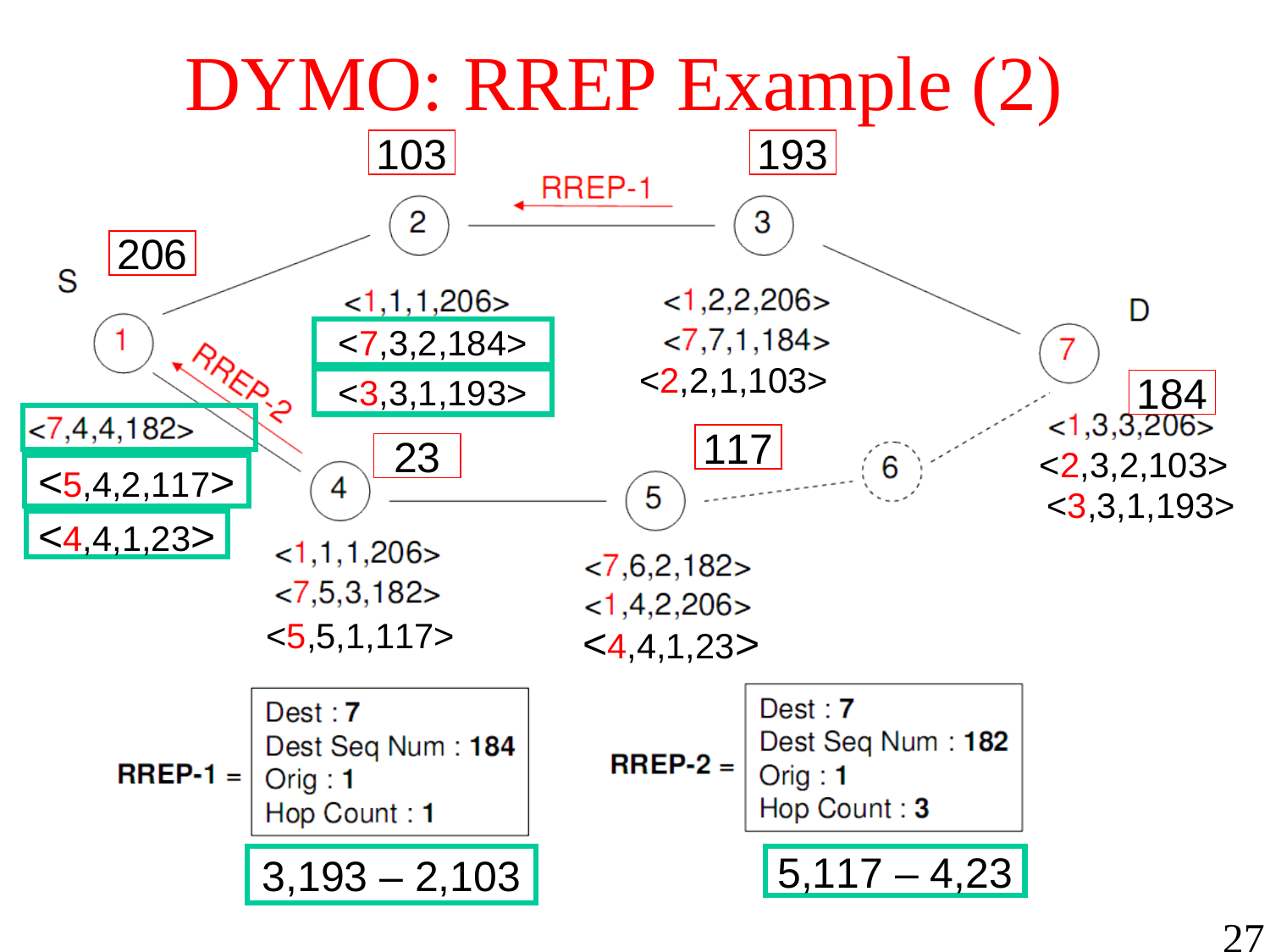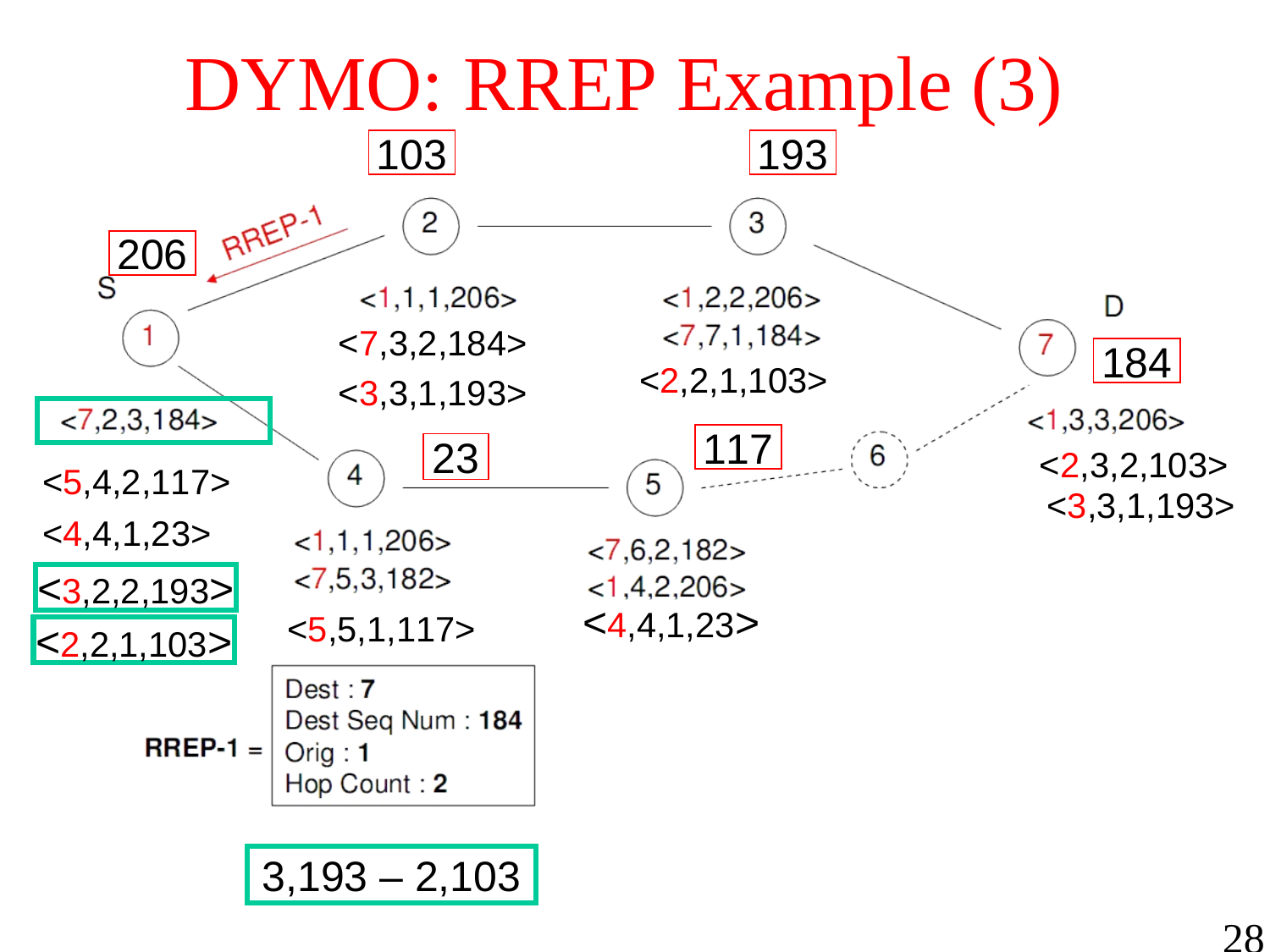## DYMO: message header



• Conform to RFC 5444 Generalized MANET Packet Message Format

Format still under discussion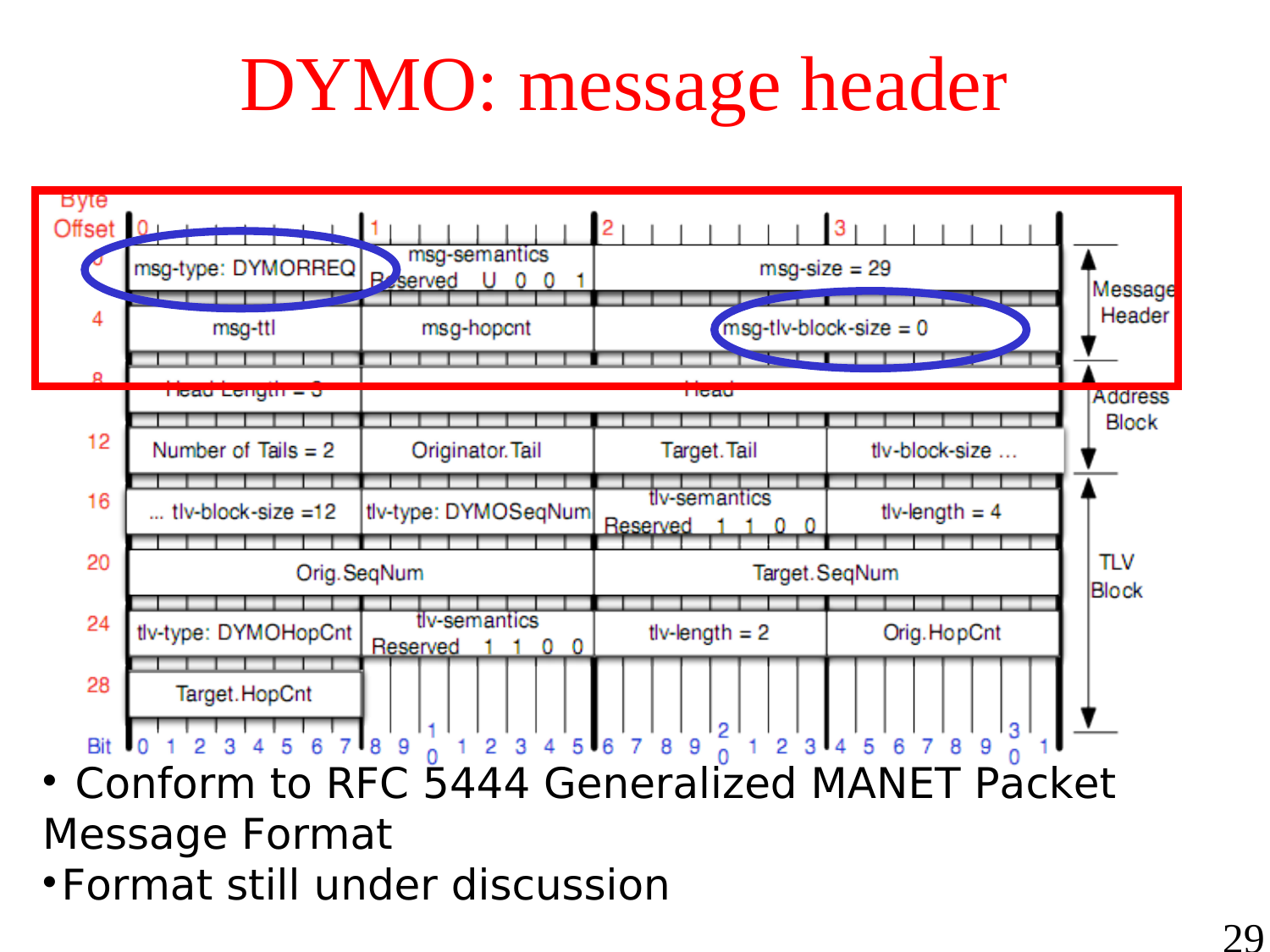## DYMO: address block

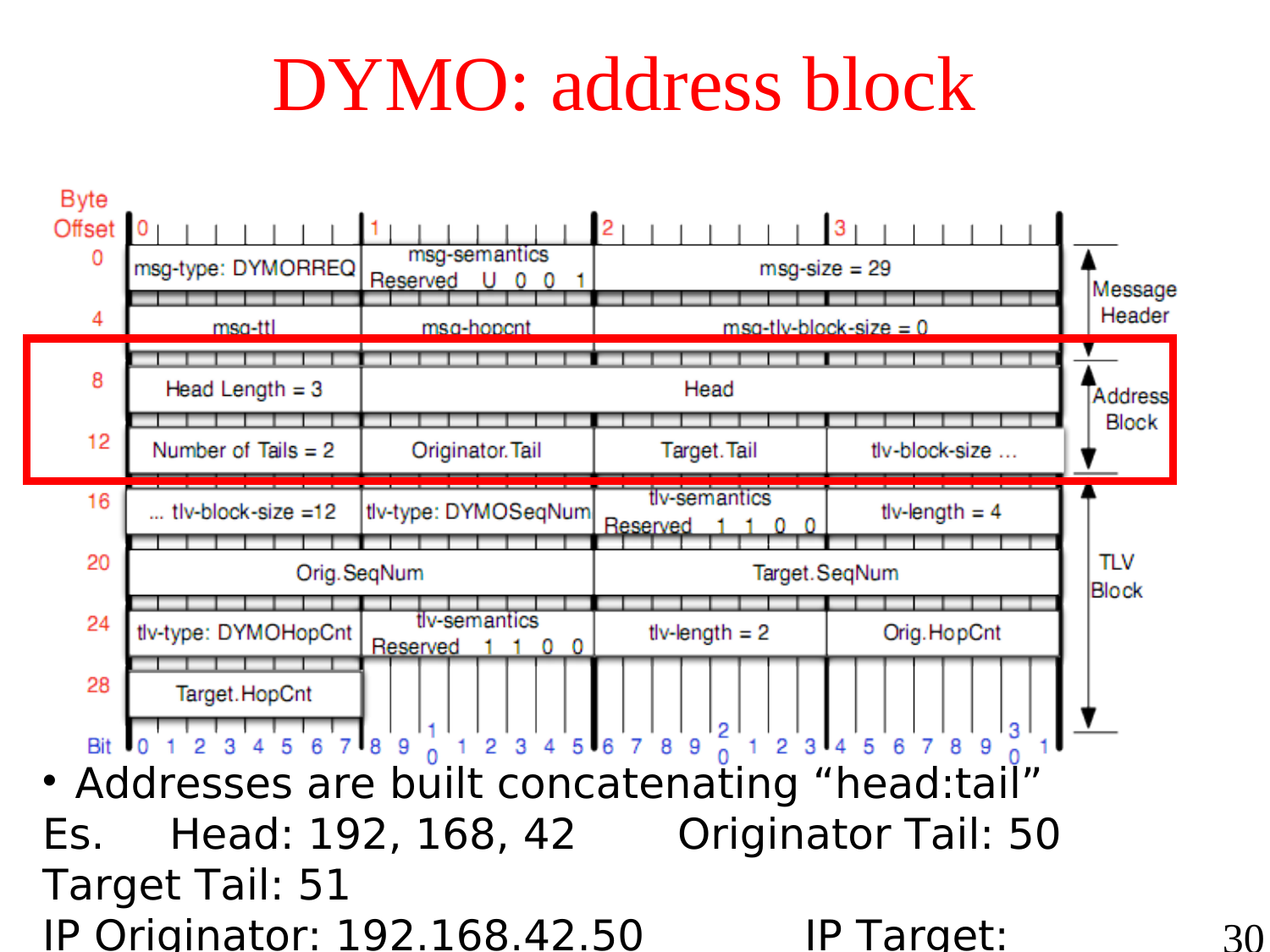## DYMO: TLV block



 associates attributes with addresses (seq numbers, hop counts etc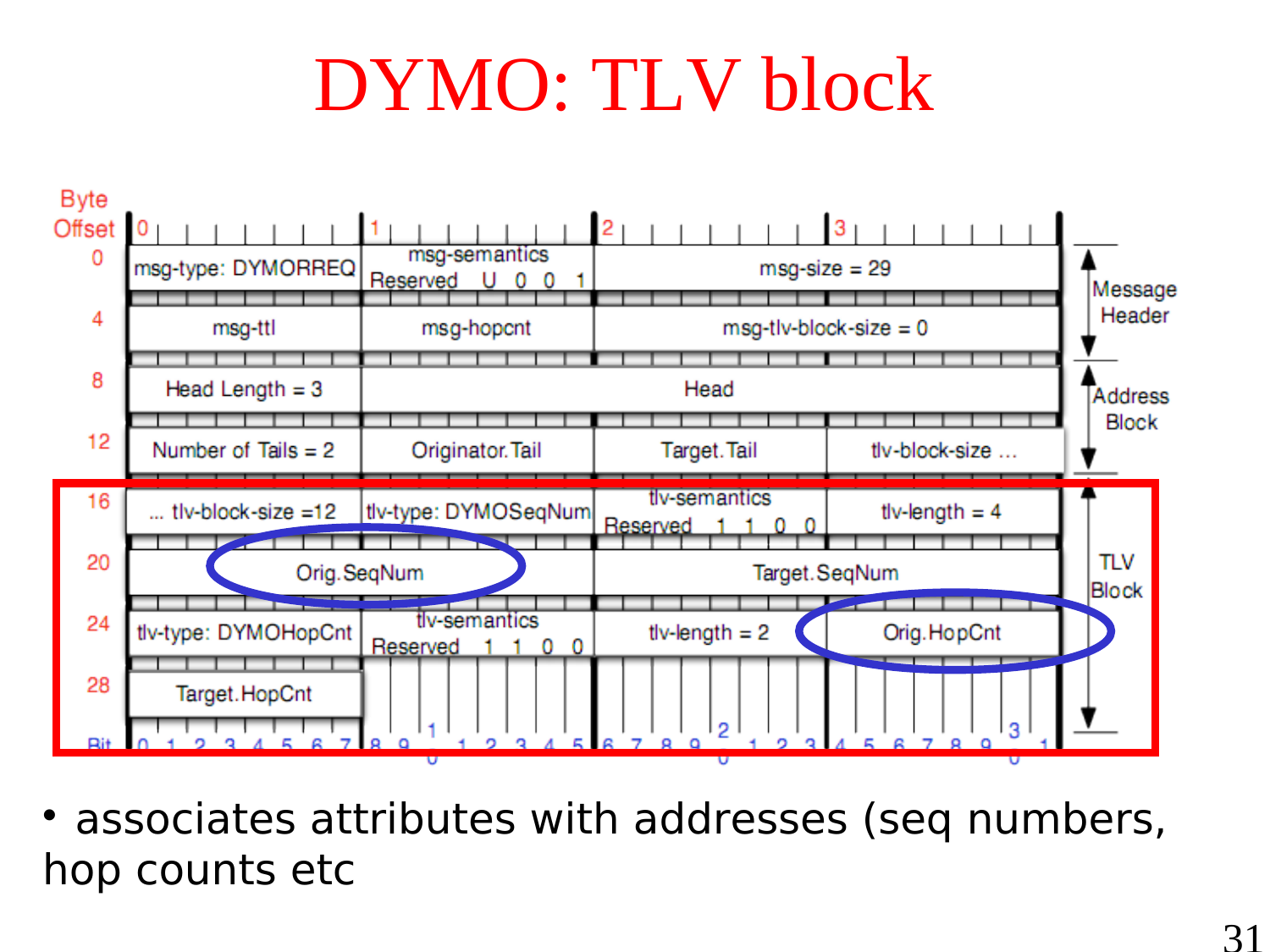#### AODV/DSR vs DYMO

| <b>PARAMETERS</b>      | D.Y.M.O.          | <b>AODV</b>       | <b>DSR</b>    |
|------------------------|-------------------|-------------------|---------------|
| of<br>Number           | 3757              | 3700              | 3777          |
| generated packets      |                   |                   |               |
| Number of<br>sent      | 3619              | 3561              | 3605          |
| packets                |                   |                   |               |
| Number<br>of           | 470               | 482               | 509           |
| forwarded packets      |                   |                   |               |
| Number of dropped      | 140               | 148               | 220           |
| packets                |                   |                   |               |
| $\sigma$ f<br>Number   | lost 610          | 781               | 776           |
| packets                |                   |                   |               |
| Minimal packet size 24 |                   | 28                | 28            |
| Maximal<br>packet      | 1072              | 1072              | 1104          |
| size                   |                   |                   |               |
| Average packet size    | 282.8582          | 297.8778          | 288.7804      |
| Packets<br>dropping    | 012345            | 0 3 5             | 0 1 2 3 4 5   |
| nodes                  |                   |                   |               |
| Minimal delay (CN,     | 0.000640471(0,1)  | $0.000640471$ (0, | 0.000640472   |
| ON, PID)               | ,340)             | $-1,0)$           | $(5,-1,0)$    |
|                        |                   |                   |               |
| Maximal<br>delay       | $1.001006484$ (0, | 2.271632516       | 6.084161062   |
| (CN, ON, PID)          | $-1,0)$           | (0,5,62)          | (0,5,98)      |
| Average delay          | 0.02780103516     | 0.04171916814     | 0.04842961264 |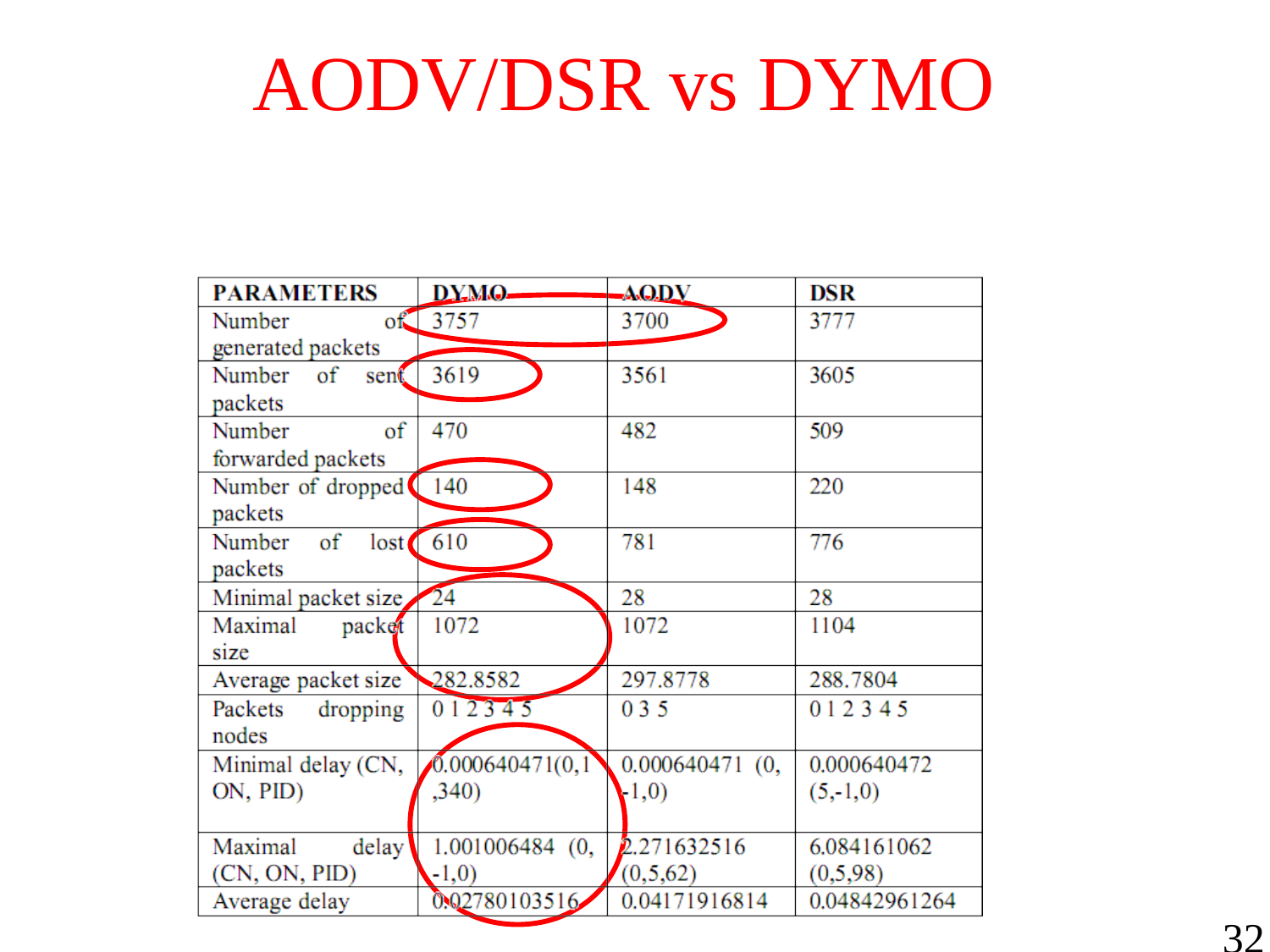## AODV/DYMO path discovery

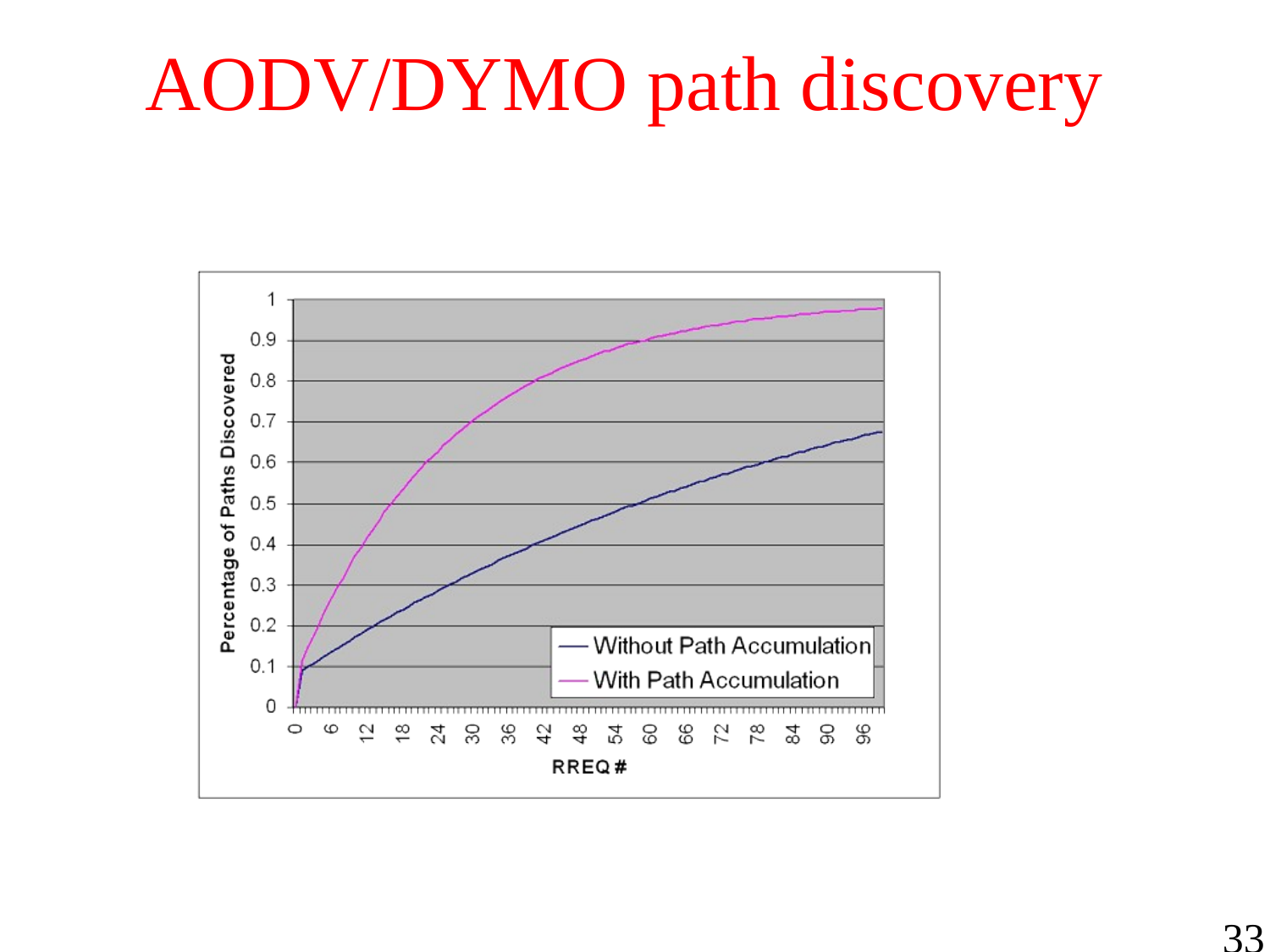## AODV/DYMO packet lenght